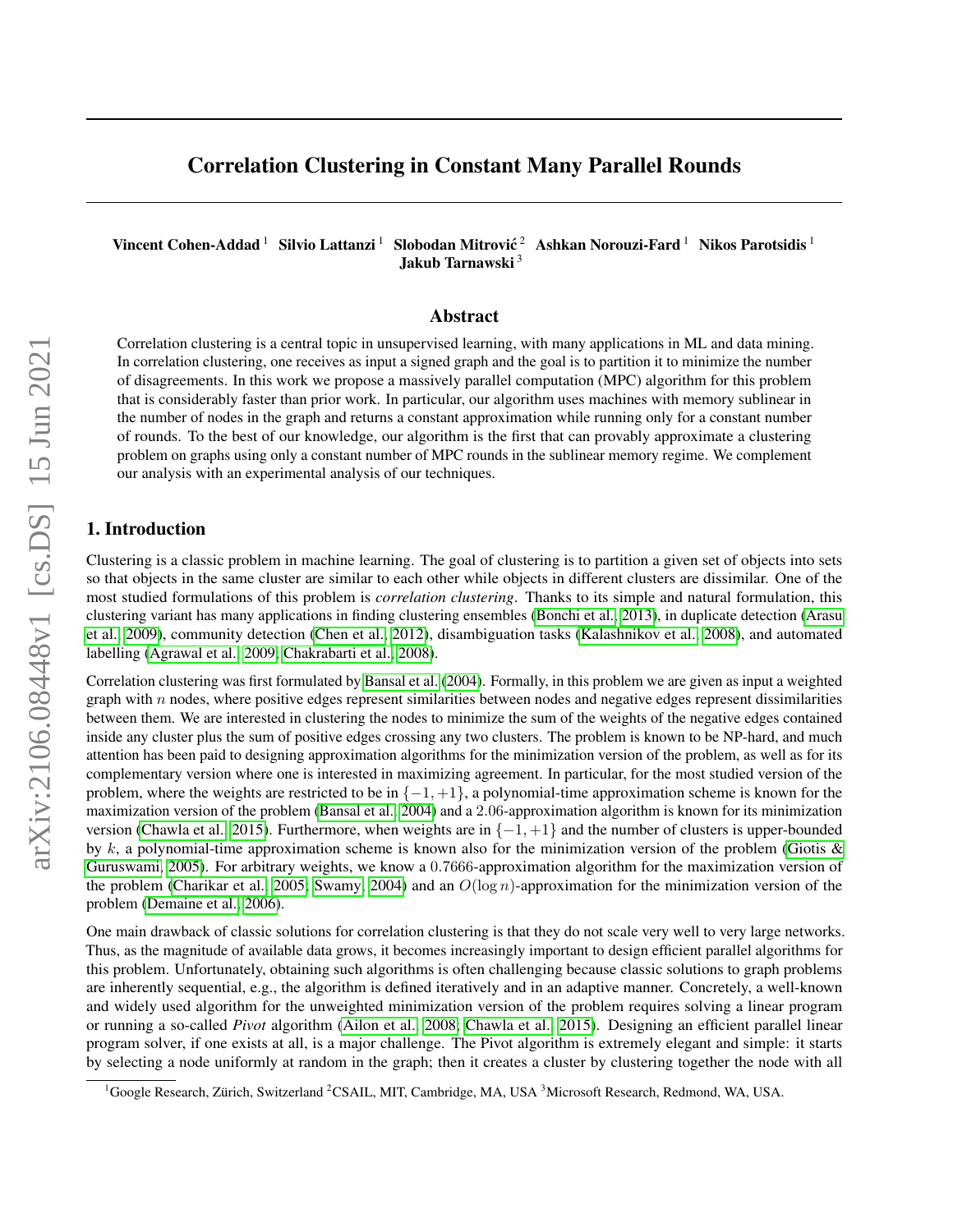its positive neighbors; finally the algorithm recurs on the rest of the graph. Interestingly, this simple algorithm returns a 3-approximation to the minimization version of the problem when the weights are in  $\{-1, +1\}$ . However, despite its simplicity, it is quite challenging to parallelize this algorithm efficiently. A strong step in this direction was presented by [Chierichetti et al.](#page-16-9) [\(2014\)](#page-16-9), who show how to approximately parallelize the Pivot algorithm using  $O\left(\frac{\log^2 n}{\epsilon}\right)$  parallel rounds to obtain a  $(3 + \epsilon)$ −approximation for the problem. In a subsequent work, [Ahn et al.](#page-14-2) [\(2015\)](#page-14-2) present a nice result for the semi-streaming setting, which can be adapted to provide a 3-approximation by running  $O(\log \log n)$  rounds and using  $\tilde{O}(n)$  memory per machine. In another related work, [Pan et al.](#page-16-10) [\(2015\)](#page-16-10) propose a new algorithm that runs in  $O\left(\frac{\log n \log \Delta}{\epsilon}\right)$ rounds (where  $\Delta$  is the maximum positive degree) and obtain very nice experimental results. In a recent work, when the memory per machine is  $o(n)$ , [\(Cambus et al., 2021\)](#page-16-11) show how to construct a 3-approximate (in expectation) correlation clustering in graphs of arboricity  $\lambda$  in  $O(\log \lambda \cdot \text{poly}(\log \log n))$  rounds. A natural important question has thus been: *Is it possible to approximate unweighted minimum disagreement in* o(log n) *many rounds with* o(n) *memory per machine?* In this paper we answer this question affirmatively. Moreover, we design an algorithm that requires only  $O(1)$  rounds, thus improving on the existing approaches in regimes of both  $O(n)$  and  $o(n)$  memory per machine. Next, we discuss the precise model of parallelism that we use in this work.

The MPC model. We design algorithms for the massively parallel computation (MPC) model, which is a theoretical abstraction of real-world parallel systems such as MapReduce [\(Dean & Ghemawat, 2008\)](#page-16-12), Hadoop [\(White, 2012\)](#page-16-13), Spark [\(Zaharia et al., 2010\)](#page-16-14) and Dryad [\(Isard et al., 2007\)](#page-16-15). The MPC model [\(Karloff et al., 2010;](#page-16-16) [Goodrich et al., 2011;](#page-16-17) [Beame](#page-15-2) [et al., 2013\)](#page-15-2) is widely used as the de-facto standard theoretical model for large-scale parallel computing.

In the MPC model, computation proceeds in synchronous parallel *rounds* over multiple machines. Each machine has memory S. At the beginning of the computation, data is arbitrarily partitioned across the machines. During each round, machines process data locally. At the end of a round, machines exchange messages, with the restriction that each machine is allowed to send messages and receive messages of total size S. The efficiency of an algorithm in this model is measured by the number of rounds it takes for the algorithm to terminate and by the size  $S$  of the memory of every machine. In this paper we focus on the most practical and challenging regime, also known as the *sublinear* regime, where each machine has memory  $S = O(n^{\delta})$  where  $\delta$  is an arbitrary constant smaller than 1.

Our contribution. Our main contribution is to present a constant-factor approximation algorithm for the minimization problem when the weights are in  $\{-1, +1\}$ . Our new algorithm runs using only a constant number of rounds in the sublinear regime.

<span id="page-1-0"></span>**Theorem 1.1.** For any constant  $\delta > 0$ , there exists an MPC algorithm that, given a signed graph  $G = (V, E^+)$ , where E<sup>+</sup> *denotes the set of edges with weight +1, in* O(1) *rounds computes a* O(1)*-approximate correlation clustering. Letting*  $n=|V|$ , this algorithm succeeds with probability at least  $1-1/n$  and requires  $O(n^\delta)$  memory per machine. Moreover, the *algorithm uses a total memory of*  $O(|E^+| \cdot \log n)$ *.* 

To the best of our knowledge, this is the first MPC graph clustering algorithm that runs in a constant number of rounds in the sublinear regime. Furthermore, we also show that our algorithms extend to the semi-streaming setting. In particular, in this setting, our algorithm outputs an  $O(1)$ -approximate correlation clustering in only  $O(1)$  passes over the stream. In terms of the number of passes, this significantly improves on the 3-approximate algorithm by [\(Ahn et al., 2015\)](#page-14-2), which requires  $O(\log \log n)$  passes.

<span id="page-1-1"></span>**Theorem 1.2.** *There exists a semi-streaming algorithm that, given a signed graph*  $G = (V, E^+)$ *, where*  $E^+$  *denotes the set of edges with weight +1, in*  $O(1)$  *passes computes a*  $O(1)$ *-approximate correlation clustering. Letting*  $n = |V|$ *, this algorithm succeeds with probability at least*  $1 - 1/n$ *.* 

We complement our theoretical results with an empirical analysis showing that our MPC algorithm is significantly faster than previously known algorithms [\(Chierichetti et al., 2014;](#page-16-9) [Pan et al., 2015\)](#page-16-10). Furthermore, despite its theoretical approximation guarantees being inferior to previous work, in our experiments the quality of the solution is better. We explain this as follows: (1) all clusters returned by our algorithm are guaranteed to be very dense, as opposed to the pivot-based algorithms, where formed clusters might be sparse, and (2) the similarities between our algorithm and existing heuristics for clustering that are known to work very well in practice [\(Xu et al., 2007\)](#page-16-18).

Techniques and Roadmap. In contrast to previous known parallel algorithms [\(Chierichetti et al., 2014;](#page-16-9) [Ahn et al., 2015;](#page-14-2) [Pan et al., 2015\)](#page-16-10), our algorithm is not based on a parallel adaptation of the Pivot algorithm. Instead, we study structural properties of correlation clustering. We show that, up to losing a constant factor in the quality of the solution, one can simply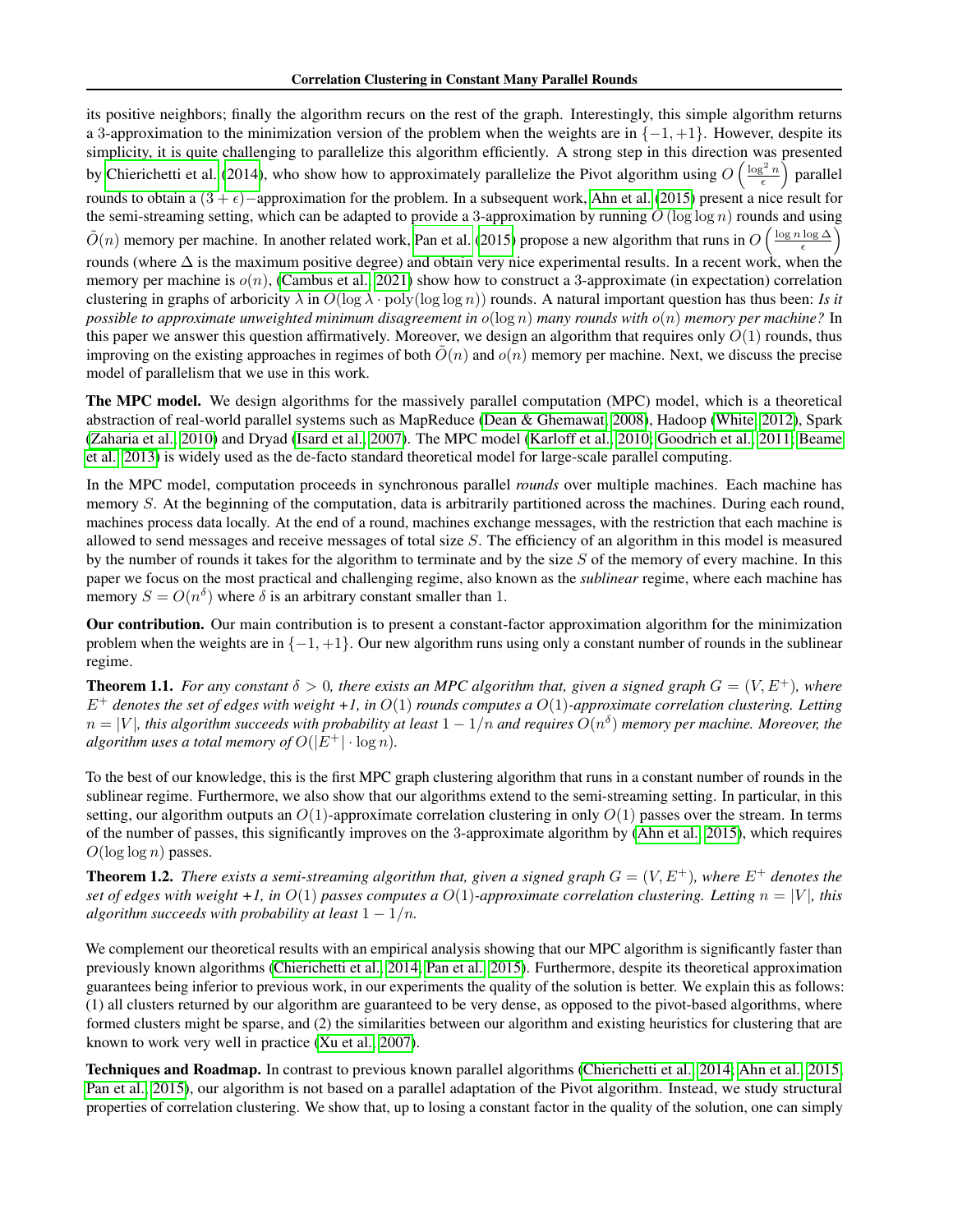focus on clusters consisting of points whose neighborhoods are almost identical (up to a small multiplicative factor); we call such points "in agreement" and focus on clusters of such points. The next key idea is to trim the input graph so as to only keep edges between some specific points in agreement (intuitively, the points that are in agreement with many of their neighbors), so that clusters of points in agreement correspond to connected components in this trimmed graph. We show how all the above operations can be performed in few rounds. Finally, it remains to simply compute the connected components of the trimmed graph to obtain the final clusters. Here we prove an important feature of the trimmed graph: Each connected component has constant diameter. This ensures that this last step can indeed be performed in few parallel rounds.

In [Section 3](#page-2-0) we present our algorithm, then in [Section 3.1](#page-3-0) we present its analysis and in [Section 3.2](#page-8-0) its MPC implementation. In [Section 3.3](#page-10-0) we show how to extend these ideas to the semi-streaming setting. Finally we present our experimental results in [Section 4.](#page-11-0)

### <span id="page-2-6"></span>2. Preliminaries

In this paper, we study the *min-disagree* variant of correlation clustering in the "complete graph case", where we are given a complete graph and each edge is labeled with either  $-1$  or  $+1$ :  $E^+$  and  $E^-$  respectively denote the set of edges labeled  $+1$ and  $-1$ . The goal is to find a partition  $C_1, \ldots, C_t$  of the vertices of the graph that minimizes the following objective:

<span id="page-2-4"></span>
$$
f(C_1, ..., C_t) = \sum_{\substack{\{u,v\} \in E^+:\\ u \in C_i, v \in C_j, i \neq j}} 1 + \sum_{\substack{\{u,v\} \in E^-:\\ u, v \in C_i}} 1.
$$

Notation. In our analysis and discussion, instead of working with a signed graph  $(V, E^+, E^-)$ , we work with an unweighted undirected graph  $G = (V, E)$ , where E refers to  $E^+$ . Therefore, by this convention,  $E^- = {V \choose 2} \setminus E$ . In addition, when we say that two vertices u and v are neighbors, we mean that  $\{u, v\} \in E = E^+$ .

We use some standard notation that we briefly recall here. For a vertex  $v \in V$ , we refer to its neighborhood by  $N(v)$  and to its degree by  $d(v)$ ; we further let  $N(v, H)$  denote the neighborhood of v in a subgraph H of G. We also consider the degree of a vertex v induced on an arbitrary subset  $S \subseteq V$  of nodes and we denote it by  $d(v, S)$ . We also refer to the hop-distance between two vertices  $u, v \in V$  by  $dist^G(u, v)$ . We consider the hop distance also in subgraphs  $\tilde{G}$  of G, in which case we denote the distance by  $dist^G(u, v)$ . Finally for any two sets R, S, we denote their symmetric difference by  $R\triangle S$ .

Remark 2.1. *We assume that each vertex has a self-loop "+" edge. Note that this does not affect the cost of clustering, as a self-loop is never cut by a clustering. Note that this assumption implies that*  $v \in N(v)$ .

### <span id="page-2-0"></span>3. Algorithm

The starting point of our approach is the notion of *agreement* between vertices. Informally, we say that u and v are in agreement when their neighborhoods significantly overlap. Intuitively, in such scenario, we expect  $u$  and  $v$  to be treated equally by an algorithm: either  $u$  and  $v$  are in the same cluster, or both of them form singleton clusters.

Our algorithms are parametrized by two constants  $\beta$ ,  $\lambda$  that will be determined later.

**Definition 3.1 (Weak Agreement).** *Two vertices* u *and* v *are in i*-weak agreement *if*  $|N(u)\triangle N(v)| < i\beta$ .  $\max\{|N(u)|, |N(v)|\}$ . If u and v are in 1-weak agreement, we also say that u and v are in agreement.

Having the agreement notion in hand, we provide our approach in [Algorithm 1.](#page-2-1)

### <span id="page-2-1"></span>Algorithm 1 Correlation-Clustering( $G$ )

- 1: Discard all edges whose endpoints are not in agreement. (First compute the set of these edges. Then remove this set.)
- <span id="page-2-5"></span><span id="page-2-3"></span><span id="page-2-2"></span>2: Call a vertex *light* if it has lost more than a λ-fraction of its neighbors in the previous step. Otherwise call it *heavy*.
- 3: Discard all edges between two light vertices.
- <span id="page-2-7"></span>4: Call the current graph G, or the *sparsified graph*. Compute its connected components, and output them as the solution.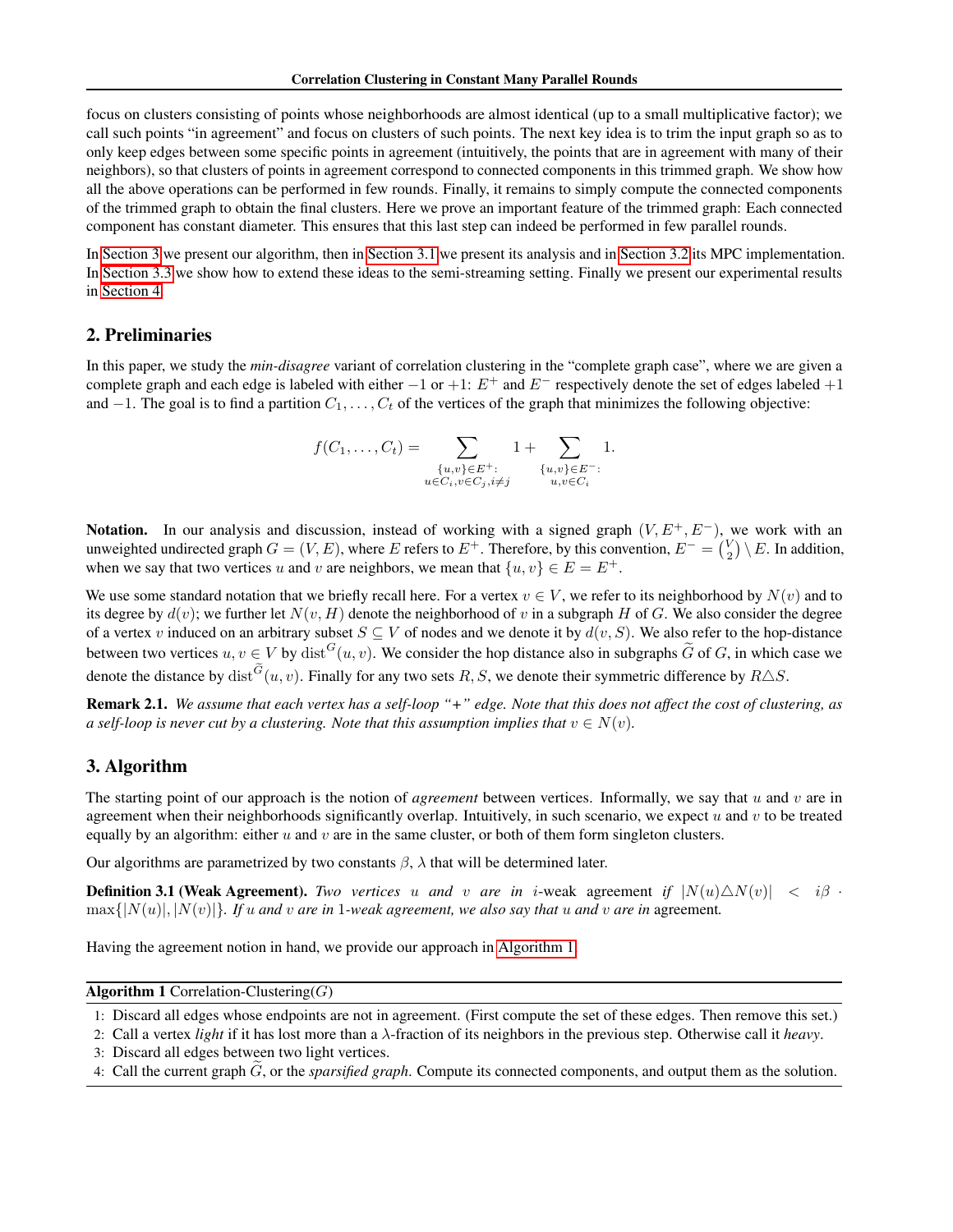#### <span id="page-3-0"></span>3.1. Analysis

Our analysis consists of two main parts. The first part consists of analyzing properties of  $\tilde{G}$  and, in particular, showing that each connected component of  $\tilde{G}$  has  $O(1)$  diameter, with all vertices being in  $O(1)$ -weak agreement. The second part shows that the number of edges removed in Lines [1](#page-2-2)[-3](#page-2-3) of [Algorithm 1](#page-2-1) is only a constant factor larger than the cost an optimal solution.

#### 3.1.1. PROPERTIES OF  $\tilde{G}$

Our analysis hinges on several properties of vertices being in weak agreement. We start by stating those properties. **Fact 3.2.** *Suppose that*  $\beta < \frac{1}{20}$ *.* 

<span id="page-3-1"></span>*(1) If*  $u$  *and*  $v$  *are in i-weak agreement, for some*  $1 \leq i < \frac{1}{\beta}$ *, then* 

<span id="page-3-2"></span>
$$
(1 - \beta i)d(u) \le d(v) \le \frac{d(u)}{1 - i\beta}.
$$

- <span id="page-3-3"></span>(2) Let  $k \in \{2,3,4,5\}$  and  $v_1,\ldots,v_k \in V$  be a sequence of vertices such that  $v_i$  is in agreement with  $v_{i+1}$  for  $i =$  $1, \ldots, k-1$ . Then  $v_1$  and  $v_k$  are in k-weak agreement.
- <span id="page-3-4"></span>*(3) If u* and *v* are in *i*-weak agreement, for some  $1 \leq i < \frac{1}{\beta}$ , then  $|N(v) \cap N(u)| \geq (1 - i\beta)d(v)$ .
- *Proof.* (1) Without loss of generality, assume that  $d(u) \leq d(v)$ . We have  $|N(u)\triangle N(v)| \geq d(v) d(u)$ . Then, by [Definition 3.1,](#page-2-4)  $d(v) - d(u) \leq |N(u)\triangle N(v)| \leq i\beta \cdot d(v)$ . This now implies  $d(u) \geq (1 - i\beta)d(v)$ , as desired.
- (2) For  $i = 1, ..., k 1$  we have by [\(1\)](#page-3-1):

$$
d(v_i) \le \frac{d(v_{i+1})}{1-\beta} \le \dots \le \frac{d(v_k)}{(1-\beta)^{k-i}} \le \frac{d(v_k)}{(1-\beta)^4} \le \frac{k}{k-1} \cdot d(v_k),
$$

since  $(1 - \beta)^4 \ge (1 - \frac{1}{20})^4 > \frac{4}{5} \ge \frac{k-1}{k}$ . Now we iterate the triangle inequality:

$$
|N(v_1)\triangle N(v_k)| \leq \sum_{i=1}^{k-1} |N(v_i)\triangle N(v_{i+1})|
$$
  

$$
< \sum_{i=1}^{k-1} \beta \cdot \max(d(v_i), d(v_{i+1}))
$$
  

$$
\leq (k-1) \cdot \beta \cdot \frac{k}{k-1} \cdot d(v_k)
$$
  

$$
\leq k \cdot \beta \cdot \max(d(v_1), d(v_k)).
$$

(3) Without loss of generality, assume that  $d(u) \leq d(v)$ . Then

$$
|N(u) \cap N(v)| = |N(v)| - |N(v) \setminus N(u)|
$$
  
\n
$$
\geq |N(v)| - |N(u) \triangle N(v)|
$$
  
\n
$$
\geq (1 - i\beta)d(v).
$$

By building on these claims, we are able to show that  $\tilde{G}$  has a very convenient structure: each of its connected components has diameter of only at most 4; and every two vertices (one of them being heavy) in a connected component of  $\tilde{G}$  are in 4-weak agreement. More formally, we have:

<span id="page-3-5"></span>**Lemma 3.3.** *Suppose that*  $5\beta + 2\lambda < 1$ *. Let* CC *be a connected component of*  $\tilde{G}$ *. Then, for every*  $u, v \in CC$ *:* 

- (a) *if* u and v are heavy, then  $dist^G(u, v) \leq 2$ ,
- (*b*) dist<sup> $G$ </sup> $(u, v) \leq 4$ ,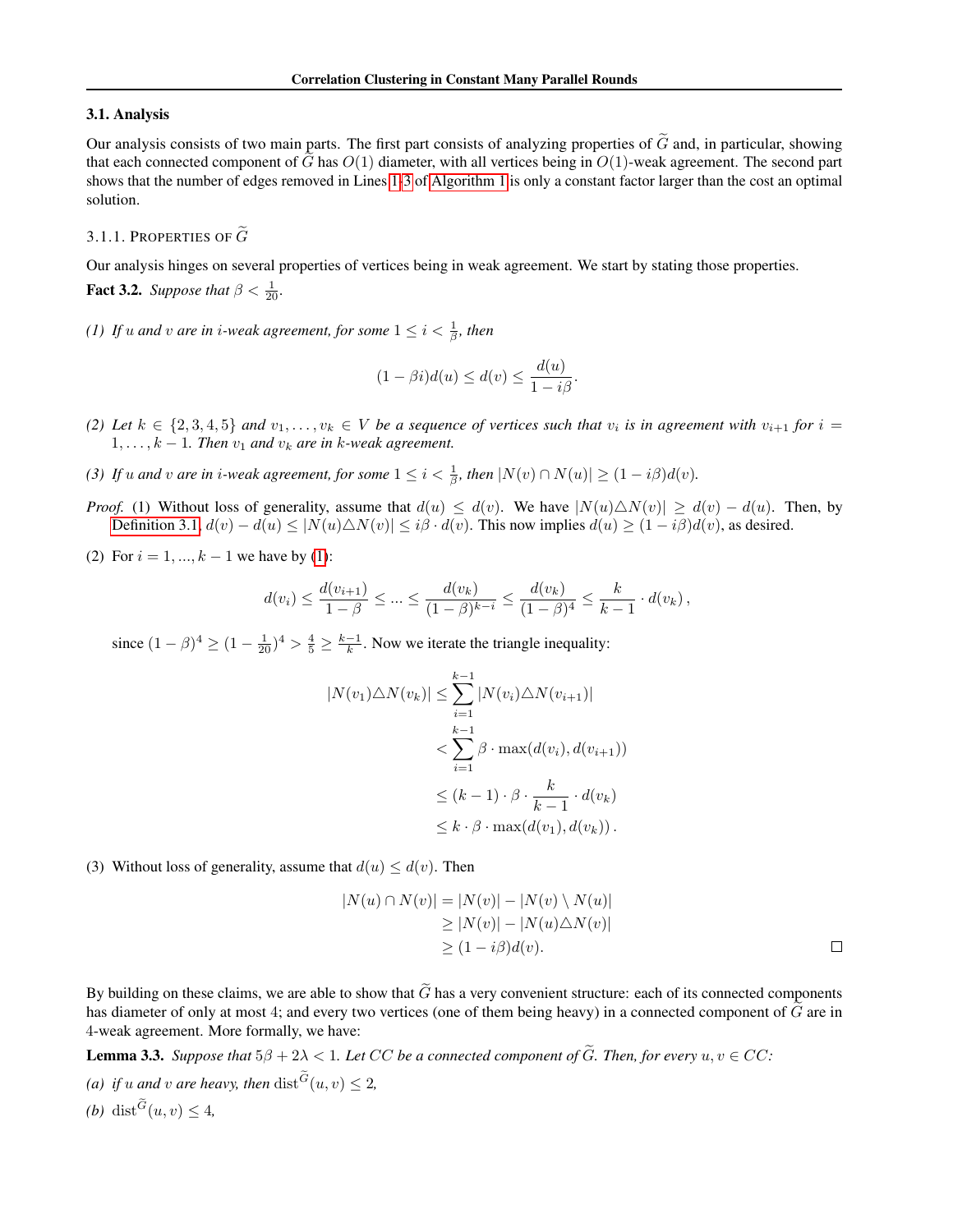$(c)$  dist<sup> $G$ </sup> $(u, v) \leq 2$ ,

<span id="page-4-0"></span>*(d) if* u *or* v *is heavy, then* u *and* v *are in* 4*-weak agreement.*

*Proof.* For (a), suppose by contradiction that there are heavy  $u, v \in CC$  with  $dist^G(u, v) > 2$ ; pick such  $u, v$  with minimum  $dist^G(u, v)$ . If  $dist^G(u, v) \ge 5$ , let  $P = \langle u, u', u'', ..., v \rangle$  be a shortest  $u$ -v path in  $\widetilde{G}$ ; since there are no edges in  $\widetilde{G}$  with both endpoints being light, either u' or u'' must be heavy, and the pair  $(u', v)$  or  $(u'', v)$  contradicts the minimality of the path  $(u, v)$  (as we have  $dist^G(u'', v) > 2$ ).

On the other hand, if  $dist^G(u, v) \le 4$ , then by [Fact 3.2](#page-3-2) [\(2\)](#page-3-3) u and v are in 5-weak agreement, and by Fact 3.2 [\(3\)](#page-3-4) we have  $|N(u) \cap N(v)| \ge (1-5\beta)d(v)$ . Note that a heavy vertex can lose at most a  $\lambda$  fraction of its neighbors in G in Line [1](#page-2-2) of the algorithm, and it loses no neighbors in Line [3;](#page-2-3) thus  $|N(v) \setminus N^G(v)| \leq \lambda d(v)$  and similarly for u. Assume without loss of generality that  $d(v) \geq d(u)$ . Then we have

$$
|N^{\widetilde{G}}(u) \cap N^{\widetilde{G}}(v)| \geq |N(u) \cap N(v)| - |N(u) \setminus N^{\widetilde{G}}(u)| - |N(v) \setminus N^{\widetilde{G}}(v)| \geq (1 - 5\beta - 2\lambda)d(v) > 0,
$$

i.e., u and v have a common neighbor in  $\tilde{G}$ , and thus,  $dist^G(u, v) \leq 2$ .

For (b), let P be a shortest  $u \cdot v$  path in  $\tilde{G}$ . Define the vertex u' to be u if u is heavy and to be u's neighbor on P if u is light; in the latter case, u' is heavy since there are no edges in  $\tilde{G}$  with both endpoints being light. Define v' similarly. Since u' and v' are heavy, we have  $dist^G(u, v) \leq 1 + dist^G(u', v') + 1 \leq 4$ .

For (c), note that by (b) and [Fact 3.2](#page-3-2) [\(2\)](#page-3-3), u and v are in 5-weak agreement; by Fact 3.2 [\(3\)](#page-3-4), they have at least  $(1-5\beta)d(v) > 0$ common neighbors in G.

To prove (d), we proceed similarly as for (b). We consider two cases: both u and v are heavy; only one u or v is heavy. In the first case, by (a) and [Fact 3.2](#page-3-2) [\(2\)](#page-3-3) we even have that u and v are in 3-weak agreement. In the second case, one of the vertices is light; without loss of generality, assume  $u$  is light. In that case,  $u$  is adjacent to a heavy vertex  $u'$ , as there are no edges between light vertices. Since by (a)  $v$  and  $u'$  are at distance 2, it implies that  $v$  and  $u$  are at distance 3. Since each edge  $(x, y)$  in CC means that x and y are in agreement, by [Fact 3.2](#page-3-2) [\(2\)](#page-3-3) we have that v and u are in 4-weak agreement.  $\Box$ 

We now illustrate how to apply [Lemma 3.3](#page-3-5) to show further helpful properties of connected components of  $\tilde{G}$ . First, observe that a non-trivial connected component  $CC$  of  $G$  (i.e., one consisting of at least two vertices) has at least one heavy vertex. (As a reminder, heavy vertices are defined on Line [2](#page-2-5) of [Algorithm 1.](#page-2-1)) Indeed, any edge in  $\tilde{G}$  has at least one heavy endpoint, as assured by Line [3](#page-2-3) of [Algorithm 1.](#page-2-1) Let x be such a heavy vertex. Then, by Property [\(d\)](#page-4-0) of [Lemma 3.3](#page-3-5) we have that *every* other vertex in CC shares a large number of neighbors with x. One can turn this property into a claim stating that all vertices in  $CC$  have induced degree inside  $CC$  very close to  $|CC|$ . Formally:

<span id="page-4-1"></span>**Lemma 3.4.** Let CC be a connected component of  $\tilde{G}$  such that  $|CC| \geq 2$ . Then, for each vertex  $u \in CC$  we have that

$$
d(u, CC) \ge (1 - 8\beta - \lambda)|CC|.
$$

(Note that  $d(u, CC)$  in [Lemma 3.4](#page-4-1) is defined with respect to the edges appearing in  $G$ .)

*Proof.* Assume that CC is a non-trivial connected component, i.e., CC has at least two vertices. Let x be a heavy vertex in CC. Observe that such a vertex x always exists by the construction of our algorithm – edges having both light endpoints are removed in Line [3](#page-2-3) of [Algorithm 1.](#page-2-1)

*Remark:* While CC refers to a connected component in the sparsified graph  $\tilde{G}$ , note that  $N(\cdot)$  and  $d(\cdot)$  refer to neighborhood and degree functions with respect to the input graph G rather than with respect to  $\tilde{G}$ .

First, from [Lemma 3.3](#page-3-5) [\(d\)](#page-4-0), we have that any two vertices in CC, one of which is heavy, are in 4-weak agreement. In particular, this also holds for x and any other vertex  $u \in CC$ . As defined in [Section 2,](#page-2-6) recall that  $N(x, CC) \stackrel{\text{def}}{=} N(x) \cap CC$ . Since x is a heavy vertex, it has at most a  $\lambda$ -fraction of its neighbors  $N(x)$  outside CC, and so from [Fact 3.2](#page-3-2) [\(3\)](#page-3-4) we have

<span id="page-4-3"></span>
$$
|N(x, CC) \cap N(u)| \ge (1 - 4\beta)d(x) - \lambda d(x) = (1 - 4\beta - \lambda)d(x). \tag{1}
$$

Observe that this also implies

<span id="page-4-2"></span>
$$
|N(u, CC)| \ge (1 - 4\beta - \lambda)d(x). \tag{2}
$$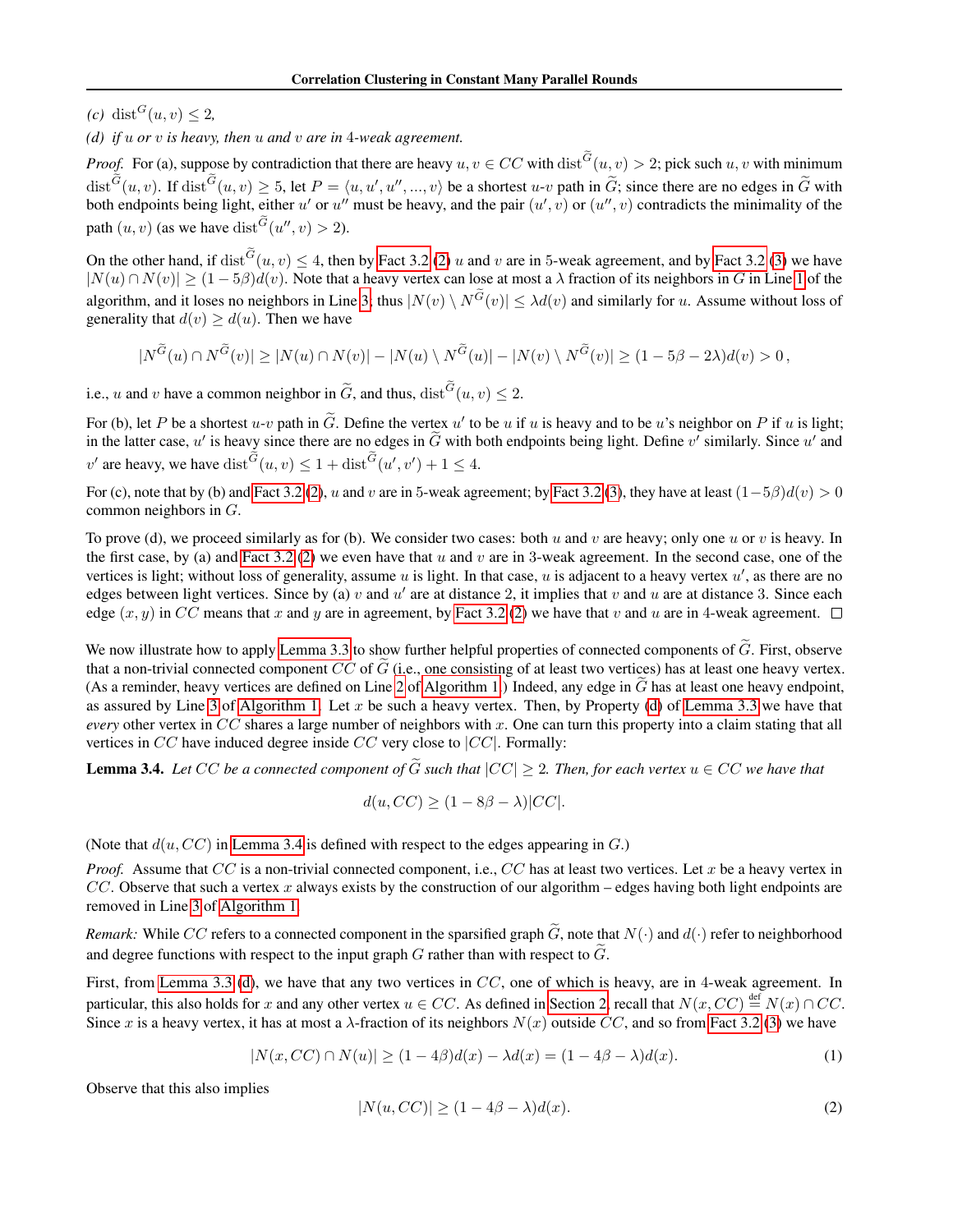Next, we want to upper-bound the number of vertices in  $CC \setminus N(x)$ , which will enable us to express  $|CC|$  as a function of  $d(x)$ . To that end, note that [Equation \(1\)](#page-4-2) implies a lower bound on the number of edges between the neighbors of x in CC, denoted by  $N(x, CC)$ , and the vertices in CC other than  $N(x)$ , denoted by  $CC \setminus N(x)$ , as follows:

$$
|E(N(x, CC), CC \setminus N(x))| \ge |CC \setminus N(x)| \cdot (1 - 4\beta - \lambda)d(x), \tag{3}
$$

where  $E(Y, Z)$  is the set of edges between sets Y and Z. On the other hand, since  $d(u) \leq \frac{d(x)}{1 - 4a}$  $\frac{d(x)}{1-4\beta}$  for each  $u \in CC$  by [Fact 3.2](#page-3-2) [\(1\)](#page-3-1) and since u and x are in 4-weak agreement, we have that u has at most  $4\beta \frac{d(x)}{1-\beta}$  $\frac{a(x)}{1-4\beta}$  neighbors outside  $N(x)$ . Hence, we derive

$$
|E(N(x, CC), CC \setminus N(x))| \leq |N(x, CC)| \cdot \frac{4\beta d(x)}{1 - 4\beta} \leq d(x) \cdot \frac{4\beta d(x)}{1 - 4\beta}.
$$

Combining the last inequality with [Equation \(3\)](#page-5-0) yields

$$
|CC \setminus N(x))| \le \frac{4\beta d(x)}{(1-4\beta) \cdot (1-4\beta-\lambda)} \le \frac{4\beta d(x)}{1-8\beta-\lambda},
$$

which further implies

$$
|CC| = |CC \setminus N(x)| + |N(x, CC)| \le \left(1 + \frac{4\beta}{1 - 8\beta - \lambda}\right)d(x) = \frac{1 - 4\beta - \lambda}{1 - 8\beta - \lambda}d(x).
$$

Now together with [Equation \(2\),](#page-4-3) we establish

$$
|N(u, CC)| \ge (1 - 8\beta - \lambda)|CC|,
$$

as desired.

Building on [Lemma 3.4](#page-4-1) we can now show that it is not beneficial to split a connected component into smaller clusters. Intuitively, this is the case as each vertex in a connected component  $CC$  has degree almost  $|CC|$ , while splitting  $CC$  into at least two clusters would force the smallest cluster (that has size at most  $|CC|/2$ ) to cut too many "+" edges, while in CC it has relatively few "-" edges.

<span id="page-5-1"></span>**Lemma 3.5.** Let CC be a connected component in  $\tilde{G}$ . Assume that  $8\beta + \lambda \leq 1/4$ . Then, the cost of keeping CC as a *cluster in* G *is no larger than the cost of splitting* CC *into two or more clusters.*

*Proof.* Towards a contradiction, consider a split of CC into  $k \geq 2$  clusters  $C_1, \ldots, C_k$  whose cost is less than the cost of keeping CC as a single cluster. Moreover, consider the cheapest such split of CC. Let  $\delta \stackrel{\text{def}}{=} 8\beta + \lambda$ . We consider two cases: when each cluster in  $\{C_1, \ldots, C_k\}$  has size at most  $(1 - 2\delta)|CC|$  vertices, and the complement case.

It holds that  $|C_i| \le (1-2\delta)|CC|$  for each i. By [Lemma 3.4,](#page-4-1) each vertex  $v \in C_i$  for each cluster  $C_i$  has at least  $(1 - \delta)|CC| - |C_i| \ge \delta|CC|$  neighbors in  $CC \setminus C_i$ . Hence, splitting CC in the described way cuts at least  $\frac{\delta|CC|^2}{2}$  $\frac{1}{2}$  "+" edges. On the other hand, also by [Lemma 3.4,](#page-4-1) CC has at most  $\frac{\delta|CC|^2}{2}$  $\frac{2C}{2}$  "-" edges. Hence, it does not cost less to split  $CC$  in the described way.

**There exists a cluster**  $C^*$  such that  $|C^*| > (1 - 2\delta)|CC|$ . Let  $C_i \neq C^*$  be one of the clusters  $CC$  is split into. Clearly, we have  $|C_i| < 2\delta |CC|$ . Since, by [Lemma 3.4,](#page-4-1) each vertex  $v \in C_i$  has at least  $(1-\delta)|CC|$  "+" edges inside  $CC$ , it implies that v has more than  $(1-3\delta)|CC|$  "+" edges to  $C^*$ . On the other hand, there are at most  $\delta|CC|$  "-" edges from v to  $C^*$ . Hence, as long as  $1-3\delta \geq \delta$ , it implies that it is *cheaper* to merge  $C^*$  with  $C_i$  than to keep them split. This contradicts our assumption that the split into those k clusters results in the minimum cost.

Observe that the condition  $1 - 3\delta \ge \delta$  is equivalent to  $8\beta + \lambda \le 1/4$ , which holds by our assumption.

[Lemma 3.5](#page-5-1) implies the following key insight.

<span id="page-5-3"></span>**Lemma 3.6.** Let G' be a non-complete<sup>[1](#page-5-2)</sup> graph obtained from G by removing any "+" edge  $\{u, v\}$  (i.e., changing it into a "neutral" edge) where u and v belong to different connected components of  $\widetilde{G}$ . Then, our algorithm outputs a solution that is *optimal for the instance*  $G'$ .

<span id="page-5-0"></span> $\Box$ 

 $\Box$ 

<span id="page-5-2"></span><sup>&</sup>lt;sup>1</sup>We remark that everywhere else in the paper, correlation clustering instances are always complete graphs.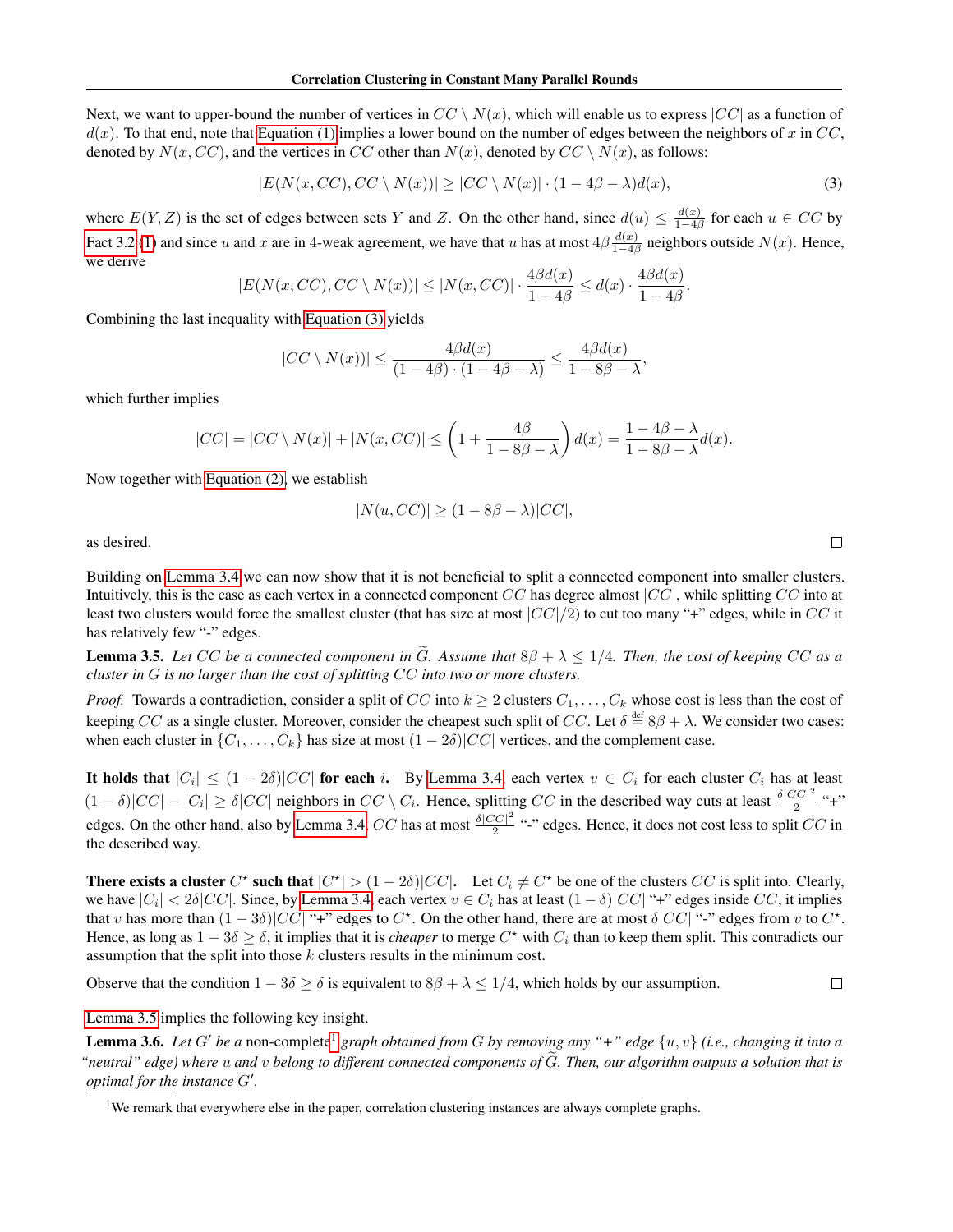*Proof.* It is suboptimal for a single cluster to contain vertices from different connected components; indeed, breaking such a cluster up into connected components would improve the objective function (all edges between connected components are negative). Therefore any optimal solution must either be equal to our solution or it should split some cluster in our solution. The claim follows, by [Lemma 3.5,](#page-5-1) because subdividing a connected component of  $G'$  (equivalently of  $\tilde{G}$ ) does not improve the objective function.

#### <span id="page-6-3"></span>3.1.2. APPROXIMATION GUARANTEE

In our analysis we will consider a fixed optimal solution (of instance  $G$ ), denoted by  $\mathcal{O}$ , whose cost is denoted by OPT.

Recall that our algorithm returns a clustering that is optimal for  $G'$  [\(Lemma 3.6\)](#page-5-3). Therefore to bound the approximation ratio of our solution we need to bound the cost in  $G$  of an optimal clustering for  $G'$ . To do so, it is enough to bound the number of "+" edges in G that are absent from  $G'$  – and every such edge has been deleted by our algorithm. We have the following two lemmas. The main intuition behind their proofs is that when two vertices are not in agreement, or when a vertex is light, then there are many edges (or non-edges) in the 1-hop or 2-hop vicinity that  $O$  pays for. We can charge the deleted edges to them.

<span id="page-6-0"></span>**Lemma 3.7.** *The number of edges deleted in Line [1](#page-2-2) of our algorithm that are not cut in*  $O$  *is at most*  $\frac{2}{\beta} \cdot \text{OPT}$ .

*Proof.* Our proof is based on a charging argument. Each edge as in the statement will distribute fractional debt to edges (or non-edges) that  $\mathcal O$  pays for, in such a way that (1) each edge as in the statement distributes debt worth at least 1 unit, and (2) each edge/non-edge that  $O$  pays for is assigned at most  $\frac{2}{\beta}$  units of debt, (3) edges/non-edges that  $O$  does *not* pay for are assigned no debt.

Let  $(u, v)$  be an edge as in the statement (its endpoints are not in agreement). That is, we have  $|N(u)\triangle N(v)| >$  $\beta$  · max $(d(u), d(v))$ , and u, v belong to the same cluster in O. Then, for each  $w \in |N(u)\triangle N(v)|$ , O pays for one of the edges/non-edges  $(u, w)$ ,  $(v, w)$ . (If w is in the same cluster as  $u, v$ , then  $\mathcal O$  pays for the one of  $(u, w)$ ,  $(v, w)$  that is a non-edge; and vice versa). So  $(u, v)$  can assign  $\frac{1}{\beta \cdot \max(d(u), d(v))}$  units of debt to that edge/non-edge. This way, properties (1) and (3) are clear.

We verify property (2). Fix an edge/non-edge  $(a, b)$  that  $\mathcal O$  pays for. It is only charged by adjacent edges. Each edge adjacent to a, of which there are  $d(a)$  many, assigns at most  $\frac{1}{\beta \cdot d(a)}$  units of debt; this gives  $\frac{1}{\beta}$  units in total. The same holds for edges adjacent to *b*; together this yields  $\frac{2}{\beta}$  units.  $\Box$ 

<span id="page-6-2"></span>**Lemma [3](#page-2-3).8.** The number of edges deleted in Line 3 of our algorithm that are not cut in  $\mathcal O$  is at most  $\left(\frac{1}{\beta}+\frac{1}{\lambda}+\frac{1}{\beta\lambda}\right)$   $\cdot$  OPT.

*Proof.* We use a similar charging argument as in the proof of [Lemma 3.7,](#page-6-0) with the difference that each edge/non-edge that O pays for will be assigned at most  $\frac{1}{\beta} + \frac{1}{\lambda} + \frac{1}{\beta \lambda}$  units of debt (rather than at most  $\frac{2}{\beta}$ ).

Let  $(u, v)$  be an edge as in the statement. For each endpoint  $y \in \{u, v\}$ , we proceed as follows. As y is light, there are edges  $(y, v_1), ..., (y, v_{\lambda \cdot d(y)})$  whose endpoints are not in agreement. For each  $i = 1, ..., \lambda \cdot d(y)$ , proceed as follows:

- If  $(y, v_i)$  is not cut by O, then, as in the proof of [Lemma 3.7,](#page-6-0)  $(y, v_i)$  has at least  $\beta \cdot \max(d(y), d(v_i))$  adjacent edges/non-edges for whom  $O$  pays. Each of these edges/non-edges is of the form  $(v_i, w)$  or  $(y, w)$ . We will have the edge  $(u, v)$  charge  $\frac{1}{2\beta\lambda d(v_i)d(y)}$  units of debt, which we will call **blue debt**, to the former ones (those of the form  $(v_i, w)$ ), and  $\frac{1}{2\beta\lambda d(y)^2}$  $\frac{1}{2\beta\lambda d(y)^2}$  $\frac{1}{2\beta\lambda d(y)^2}$  units of debt, which we will call **red debt**, to the latter ones (those of the form  $(y, w)$ ).<sup>2</sup>
- If  $(y, v_i)$  is cut by O, then O pays for  $(y, v_i)$ . We will have the edge  $(u, v)$  charge  $\frac{1}{2\lambda d(y)}$  units of debt, which we will call **green debt**, to  $(y, v_i)$ .

Let us verify property (1). In the first case, each of these edges/non-edges is charged at least  $\frac{1}{2\beta\lambda d(y)\max(d(y),d(v_i))}$  units of debt, and since there are at least  $\beta \cdot \max(d(y), d(v_i))$  of them, the total (blue or red) debt charged is at least  $\frac{1}{2\lambda d(y)}$  per each  $y \in \{u, v\}$  and each  $i = 1, ..., \lambda \cdot d(y)$ . This much total (green) debt is also charged in the second case. Since there are 2 choices for y and then  $\lambda \cdot d(y)$  choices for i, in total the edge  $(u, v)$  assigns at least 1 unit of debt. Property (3) is satisfied by design.

<span id="page-6-1"></span><sup>&</sup>lt;sup>2</sup>Notice that the latter edges/non-edges might be charged many times by the same  $y$  (for different i).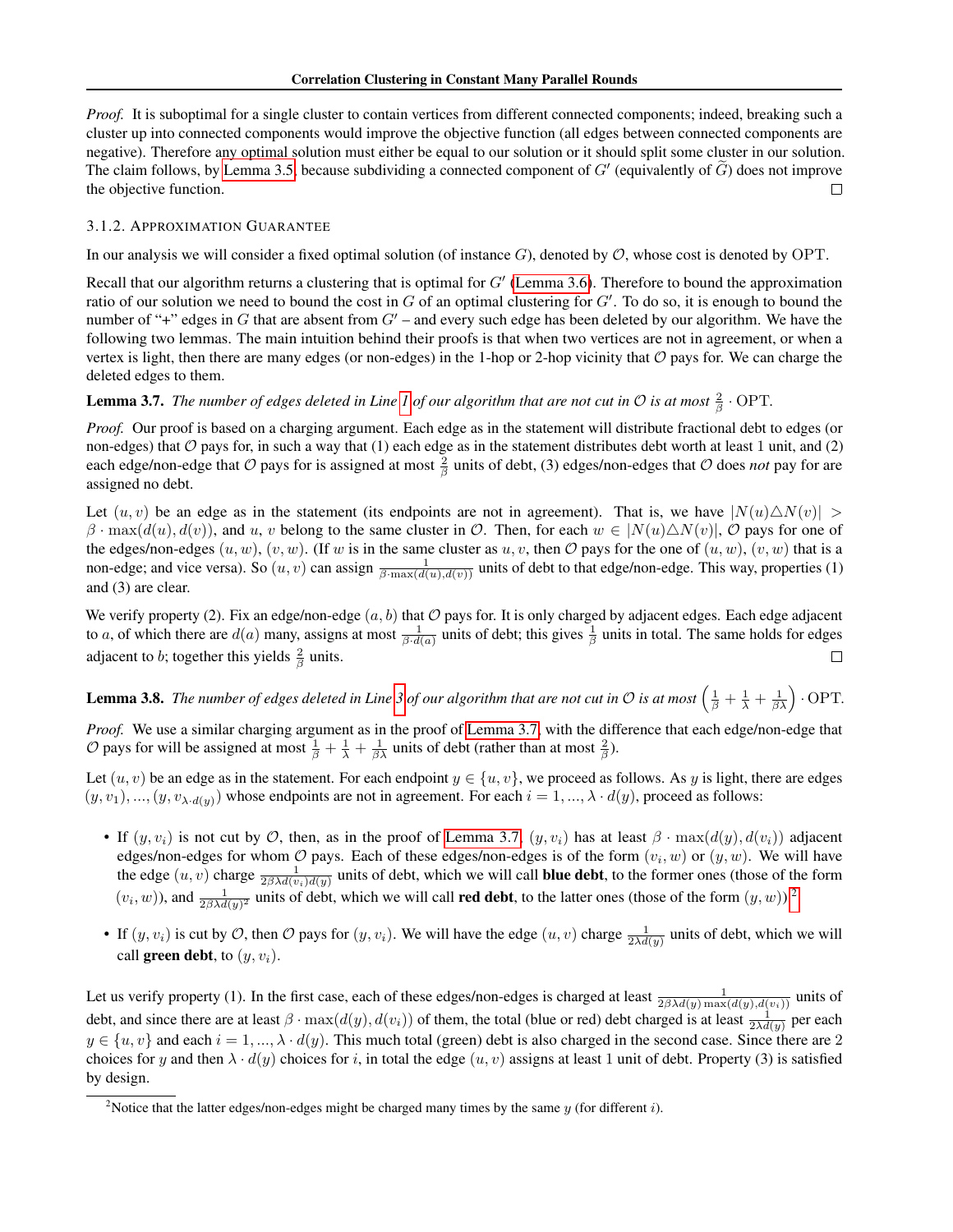We are left with verifying property (2). Fix an edge/non-edge  $(a, b)$  that O pays for. It can be charged by its adjacent edges (red or green debt), as well as those at distance two (blue debt). Let us consider these cases separately.

Adjacent edges (red/green debt): let us first look at edges adjacent to  $a$  (we will get half of the final charge this way). That is, a is serving the role of y above; it can serve that role for at most  $d(a)$  debt-charging edges (serving the role of  $(u, v)$ , where  $a = y \in \{u, v\}$ ).

- Red debt: each of these debt-charging edges charges  $(a, b)$  at most  $\lambda \cdot d(a)$  times (once per  $i = 1, ..., \lambda \cdot d(y)$ ), and each charge is for  $\frac{1}{2\beta\lambda d(a)^2}$  units of debt. This gives  $\frac{1}{2\beta\lambda d(a)^2} \cdot \lambda d(a) \cdot d(a) = \frac{1}{2\beta}$  units of debt.
- Green debt: each of these debt-charging edges charges  $(a, b)$  at most once (if it happens that  $(a, b) = (y, v_i)$  for some *i*), and each charge is for  $\frac{1}{2\lambda d(a)}$  units of debt. This gives  $\frac{1}{2\lambda}$  units of debt.

We get the same amount from edges adjacent to b (b serving the role of y). In total, we get a debt of  $\frac{1}{\beta} + \frac{1}{\lambda}$ .

**Blue debt**:  $(a, b)$  is serving the role of  $(v_i, w)$  above. Let us first look at a serving the role of  $v_i$  (we will get half of the final charge this way). Then a neighbor of a must be serving the role of y. There are at most  $d(a)$  possible y's, and at most  $d(y)$ possible edges  $(u, v)$  for each y (those with  $y \in \{u, v\}$ ). Recall that each charge was for  $\frac{1}{2\beta \lambda d(v_i)d(y)} = \frac{1}{2\beta \lambda d(a_d)d(y)}$  units of debt; per y, this sums up (over edges  $(u, v)$ ) to at most  $\frac{1}{2\beta\lambda d(a)d(y)} \cdot d(y) = \frac{1}{2\beta\lambda d(a)}$  total units, and since there are at most  $d(a)$  many y's, the total debt is at most  $\frac{1}{2\beta\lambda}$ . We get the same amount from b serving the role of  $v_i$ . In total, we get a debt of  $\frac{1}{\beta \lambda}$ .  $\Box$ 

Lemmas [3.6,](#page-5-3) [3.7,](#page-6-0) and [3.8](#page-6-2) together imply that [Algorithm 1](#page-2-1) is a constant-factor approximation:

<span id="page-7-0"></span>Theorem 3.9. *[Algorithm 1](#page-2-1) is a constant-factor approximation.*

*Proof.* Let  $G'$  be the (non-complete) graph as defined in [Lemma 3.6.](#page-5-3) Observe that the clusters that our algorithm outputs are exactly the connected components of G'. Let  $D = E^+(G) \setminus E^+(G')$  be the set of edges in G that go between different connected components of G' (equivalently, of  $\tilde{G}$ ). Further, recall that  $\mathcal O$  is a fixed optimal solution for instance G.

The main idea of our proof is to look at the costs of  $O$  and of our solution in the instance  $G'$ , for which our solution is optimal. The cost of any solution differs between the two instances G and G' by at most  $|D|$ , which is at most the number of edges deleted by our algorithm. So, we can pay  $|D|$  to move from  $G'$  to  $G$ . On the other hand, any solution is no more expensive in  $G'$  than it is in  $G$ . That is, for any solution  $X$  we have

$$
cost_{G'}(X) \leq cost_G(X) \leq |D| + cost_{G'}(X).
$$

Denote the solution returned by [Algorithm 1](#page-2-1) by OUR. [Lemma 3.6](#page-5-3) states that it is optimal for  $G'$ . That is,  $cost_{G'}(OUR) \le$  $\text{cost}_{G'}(\mathcal{O})$ . Thus we have

$$
\begin{aligned} \text{cost}_G(\text{OUR}) &\le |D| + \text{cost}_{G'}(\text{OUR}) \\ &\le |D| + \text{cost}_{G'}(\mathcal{O}) \\ &\le |D| + \text{cost}_G(\mathcal{O}) \\ &= |D| + \text{OPT} \,. \end{aligned}
$$

Finally, note that  $|D|$  is at most the number of edges deleted by our algorithm (since any edge of G that goes between different connected components of G must necessarily have been deleted by our algorithm). The latter can be upper-bounded, using Lemmas [3.7](#page-6-0) and [3.8,](#page-6-2) by OPT +  $\left(\frac{1}{\beta} + \frac{1}{\lambda} + \frac{1}{\beta \lambda}\right)$ . OPT. In total, we get a  $\left(2 + \frac{3}{\beta} + \frac{1}{\lambda} + \frac{1}{\beta \lambda}\right)$ -approximation.

We note that in our analysis we do not optimize for a constant; nevertheless we now present a precise upper bound on the approximation ratio by providing a setting for the constants  $\beta$  and  $\lambda$ . We also note that despite the large theoretical approximation ratio, our algorithm works very well in practice.

Recall that [Lemma 3.3](#page-3-5) requires that  $5\beta + 2\lambda < 1$ , and [Lemma 3.5](#page-5-1) requires  $8\beta + \lambda \leq \frac{1}{4}$ , the latter condition being stronger. Also, [Fact 3.2](#page-3-2) requires  $\beta < \frac{1}{20}$  (which is also implied by the above). Thus we can set, e.g.,  $\beta = \lambda = \frac{1}{36}$ . Then the above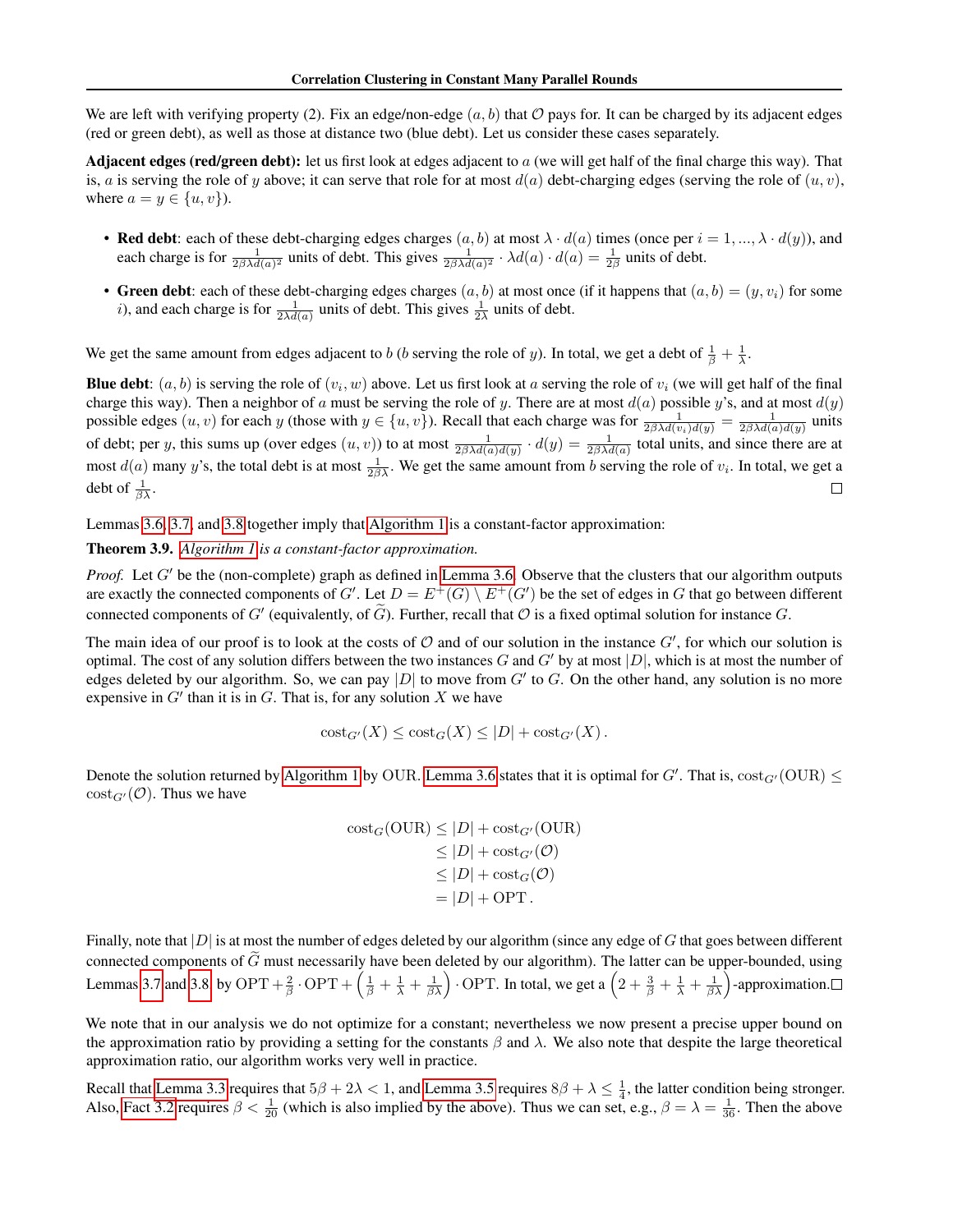proof of [Theorem 3.9](#page-7-0) gives a 1442-approximation guarantee. A more optimized setting of constants is  $\beta \approx 0.0176$  and  $\lambda \approx 0.1085$ , which gives an approximation ratio  $\approx 701$ .

Finally, we have the following:

**Remark 3.10.** *For fixed values of*  $\beta$  *and*  $\lambda$ , *the above analysis is tight, in the sense that the term*  $\frac{1}{\beta\lambda}$  *is necessary.* 

*Proof.* Let us assume for simplicity that  $\beta = \lambda$ ; otherwise the example can be adapted. Consider the following instance: two disjoint cliques  $A_1$ ,  $A_2$  of size  $(1 - \beta)d$  each, with a subset  $X_1 \subseteq A_1$  and a subset  $X_2 \subseteq A_2$ , both of size  $\beta d$ , fully connected to each other.

The optimal solution is to have two clusters  $(A_1$  and  $A_2$ ). The cost is  $(\beta d)^2$  (cutting the edges between  $X_1$  and  $X_2$ ).

However, our algorithm will first delete the edges between  $A_1 \setminus X_1$  and  $X_1$  (any two vertices from these respective sets are not in agreement, as the  $X_1$ -vertex has  $\beta d$  extra neighbors in  $X_2$ ), between  $X_1$  and  $X_2$ , and between  $A_2 \setminus X_2$  and  $X_2$ .<sup>[3](#page-8-1)</sup> Then every vertex in the graph becomes light. Thus in Line [3](#page-2-3) we delete all edges, making  $\tilde{G}$  an empty graph. Finally, we return the singleton partitioning as the solution. Its cost is  $(\beta d)^2 + 2 \cdot {(\alpha(1-\beta))^2 \choose 2} \approx (\frac{1}{\beta^2} - \frac{2}{\beta} + 2) \cdot \text{OPT}$ .  $\Box$ 

#### <span id="page-8-0"></span>3.2. MPC Implementation of [Algorithm 1](#page-2-1)

In this section we prove [Theorem 1.1.](#page-1-0) The proof is divided into two parts: discussing the MPC implementation and proving the approximation ratio of the final algorithm. There are two main steps that we need to implement in the MPC model: for each edge  $\{u, v\}$ , we need to compute whether u and v are in an agreement (needed for Line [1\)](#page-2-2); and to compute the connected components of  $\tilde{G}$  (Line [4\)](#page-2-7). We separately describe how to implement these tasks. The approximation analysis is given in [Section 3.2.3.](#page-10-1)

#### <span id="page-8-4"></span>3.2.1. COMPUTING AGREEMENT

Let  $e = \{u, v\}$  be an edge in G. To test whether u and v are in agreement, we need to compute how large  $N(v) \Delta N(u)$ (or how large  $N(u) \cap N(v)$ ) is (see [Definition 3.1\)](#page-2-4). However, it is not clear how to find  $|N(v)\triangle N(u)|$  exactly for each edge  $\{u, v\} \in E$  while using total memory of  $\tilde{\mathcal{O}}(|E|)$ . So, instead, we will approximate  $|N(v)\triangle N(u)|$  and use this approximation to decide whether u and v are in agreement. In particular, u and v will sample a small fraction of their neighbors, i.e., of size  $O((\log n)/\beta)$ , and then these samples will be used to approximate the similarity of their neighbourhoods. We now describe this procedure in more detail.

As the first step, we test whether  $d(u)$  and  $d(v)$  are within a factor  $1 - \beta$ . If they are not, then by [Fact 3.2](#page-3-2) [\(1\)](#page-3-1) u and v are not in agreement and hence we immediately remove the edge  $\{u, v\}$  from G. Next, each vertex v creates two vertex-samples. To do so, for each j smaller or equal than  $O((\log n)/\beta)$  we define the set  $S(j)$  as a subset of nodes obtained by sampling every node in the graph independently with probability  $\min\left\{\frac{a\log n}{\beta j},1\right\}$ , where a is a constant to be fixed later. Then we define  $S(v, j)$  for every node v as  $S(v, j) = S(j) \cap N(v)$  and  $j_v$  to be the largest power of  $1/(1 - \beta)$  smaller or equal than  $d(v)$ . Then, each vertex v keeps  $S(v, j_v)$  and  $S(v, j_v/(1 - \beta))$ . Note that by construction, for any two vertices v and u, we either have that  $w \in S(v, j)$  and  $w \in S(u, j)$ , or  $w \notin S(v, j)$  and  $w \notin S(u, j)$ . To implement this, each vertex w will independently in parallel flip a coin to decide whether for a given  $j$  it should be sampled or not.

Once we obtain the two samples,  $v$  sends the samples together with information about its degree to each of its incident edges.<sup>[4](#page-8-2)</sup> After that, every edge  $\{u, v\}$  holds:  $S(v, j_v), S(v, j_v/(1 - \beta)), S(u, j_u),$  and  $S(u, j_u/(1 - \beta)).$  Without loss of generality assume  $d(u) \ge d(v)$ . Since we have that  $d(v)/(1 - \beta) \ge d(u) \ge d(v)$ , then  $j_v = j_u$  or  $j_v/(1 - \beta) = j_u$ . For the sake of brevity, let  $j = j_u$ . We now use  $S(v, j)$  and  $S(u, j)$  to estimate  $|N(v) \triangle N(u)|$ .

Define a random variable  $X_{u,v}$  as

<span id="page-8-3"></span>
$$
X_{u,v} \stackrel{\text{def}}{=} |S(v,j) \triangle S(u,j)|. \tag{4}
$$

In case  $\frac{a \cdot \log n}{\beta \cdot j} \ge 1$ , we have  $X_{u,v} = |N(v) \triangle N(u)|$ , which means we directly get the *exact* value of  $|N(v) \triangle N(u)|$ . So

<span id="page-8-1"></span><sup>&</sup>lt;sup>3</sup>As an aside, note that by now, the algorithm has paid around  $(1+\frac{2}{\beta})$  · OPT, showing that [Lemma 3.7](#page-6-0) by itself is also tight for Line [1.](#page-2-2)

<span id="page-8-2"></span><sup>&</sup>lt;sup>4</sup>We refer the reader to [\(Goodrich et al., 2011\)](#page-16-17) and Section 6 of [\(Czumaj et al., 2019\)](#page-16-19) for details on how to collect these samples on each edge in  $O(1)$  MPC rounds.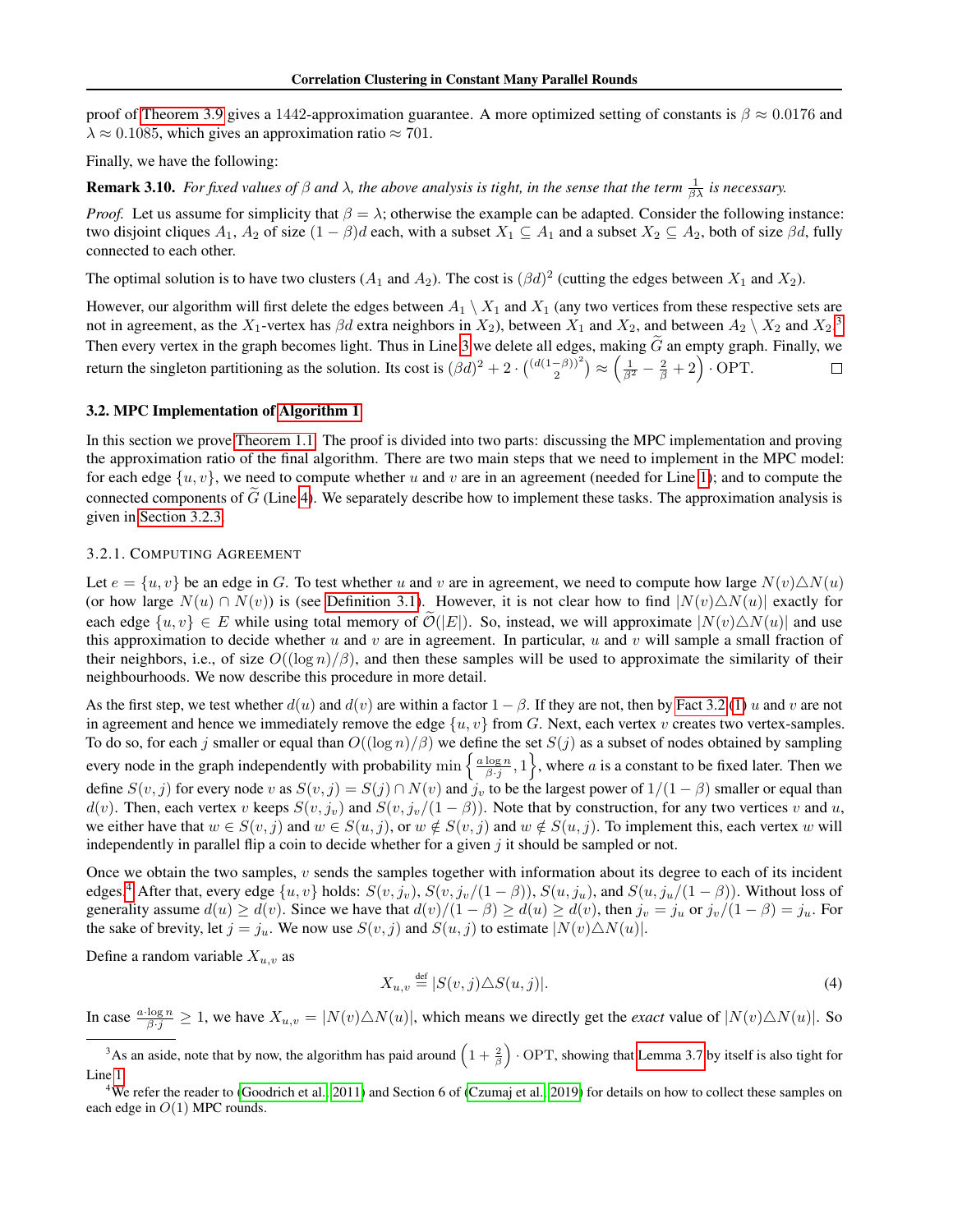assume that  $\frac{a \cdot \log n}{\beta \cdot j} < 1$ . By linearity of expectation we have

$$
\mathbb{E}[X_{u,v}] = \frac{a \cdot \log n}{\beta \cdot j} |N(v) \triangle N(u)|.
$$

Hence, if  $v$  and  $u$  are in agreement, we have

$$
\mathbb{E}[X_{u,v}] \le \frac{a \cdot \log n}{\beta \cdot j} \beta d(u) = \frac{a \cdot \log n}{j} d(u).
$$

Based on this, our algorithm for deciding whether  $u$  and  $v$  are in agreement is given as [Algorithm 2.](#page-9-0)

<span id="page-9-2"></span><span id="page-9-0"></span>Algorithm 2 Agreement $(u, v)$ 1: if  $d(u)$  and  $d(v)$  are not within factor  $1 - \beta$  then 2: Return "No" 3: end if 4: Let  $\tau \stackrel{\text{def}}{=} \frac{a \cdot \log n}{i} \cdot \max\{d(u), d(v)\}$ 5: if  $X_{u,v} \leq 0.9 \cdot \tau$  then 6: Return "Yes" 7: end if 8: Return "No"

We now show that with high probability for every two vertices u and v: if the algorithm returns "Yes", then u and v are in an agreement; and, if u and v are in  $0.8$ -weak agreement, then the algorithm returns "Yes".

<span id="page-9-1"></span>**Lemma 3.11.** *For any constant*  $\delta > 0$ *, there exists an MPC algorithm that, given a signed graph*  $G = (V, E^+)$ *, in*  $O(1)$ *rounds for all pairs of vertices*  $\{u, v\} \in E^+$  *outputs "Yes" if* u and v are in 0.8-weak agreement, and outputs "No" if u and  $v$  are not in agreement. Letting  $n=|V|$ , this algorithm succeeds with probability  $1-1/n$ , uses  $n^{\delta}$  memory per machine, *and uses a total memory of*  $\tilde{O}(|E^+|)$ *.* 

To prove [Lemma 3.11,](#page-9-1) we will use the following well-known concentration inequalities.

**Theorem 3.12 (Chernoff bound).** Let  $X_1, \ldots, X_k$  be independent random variables taking values in [0,1]. Let  $X \stackrel{\text{def}}{=}$  $\sum_{i=1}^{k} X_i$ . Then, the following inequalities hold:

<span id="page-9-5"></span>*(a) For any*  $\delta \in [0,1]$  *if*  $\mathbb{E}[X] \leq U$  *we have* 

<span id="page-9-3"></span>
$$
\mathbb{P}[X \ge (1+\delta)U] \le \exp(-\delta^2 U/3).
$$

<span id="page-9-4"></span>*(b) For any*  $\delta > 0$  *if*  $\mathbb{E}[X] \ge U$  *we have* 

$$
\mathbb{P}[X \le (1 - \delta)U] \le \exp(-\delta^2 U/2).
$$

<span id="page-9-6"></span>**Lemma 3.13.** Let u and v be two vertices. If [Algorithm 2](#page-9-0) returns "Yes", then for  $a \ge 600$  with probability at least  $(1-n^{-3})$ *it holds that* u *and* v *are in agreement. (Conversely, the algorithm outputs "No" with probability at least* (1 − n −3 ) *if* u *and* v *are not in agreement.)*

*Proof.* We now upper-bound the probability that u and v are *not* in agreement, but [Algorithm 2](#page-9-0) returns "Yes".

Assume that u and v are *not* in agreement. Then

$$
\mathbb{E}[X_{u,v}] > \tau,
$$

where  $\tau$  is defined in [Algorithm 2.](#page-9-0) (As a reminder,  $X_{u,v}$  is defined in [Equation \(4\).](#page-8-3)) [Algorithm 2](#page-9-0) passes the test on Line [5](#page-9-2) with probability

$$
\mathbb{P}\left[X_{u,v} \le 0.9\tau\right] \stackrel{\text{Theorem 3.12(b)}}{\le} \exp\left(-1/100 \cdot \frac{a \cdot \log n}{2}\right)
$$

,

<span id="page-9-7"></span>where we used that  $d(u)/j \geq 1$ . For  $a \geq 600$ , the last expression is upper-bounded by  $n^{-3}$ .

 $\Box$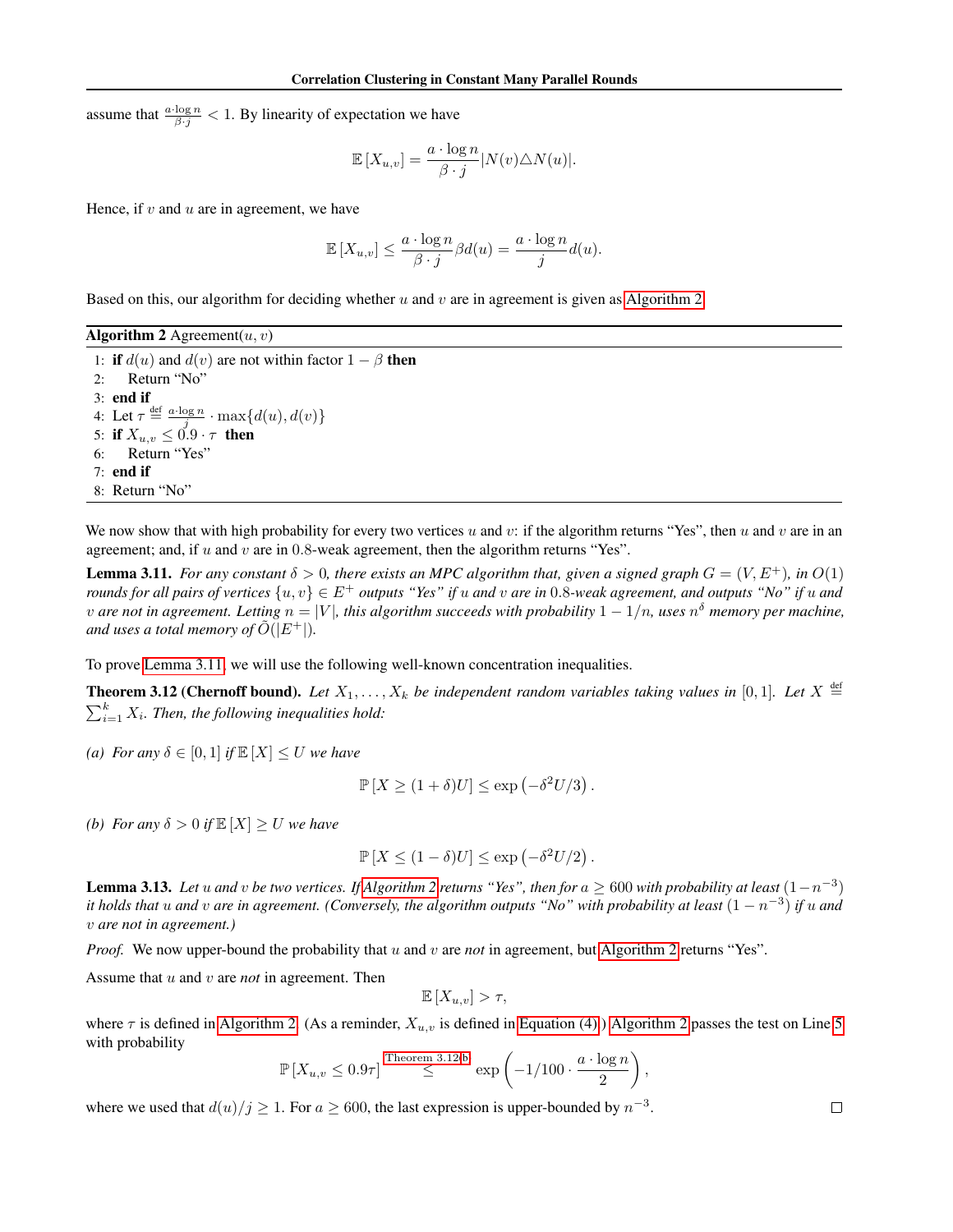Lemma 3.14. *Let* u *and* v *be two vertices that are in* 0.8*-weak agreement. Then, for* a ≥ 600 *with probability at least*  $(1 - n^{-3})$  *[Algorithm 2](#page-9-0) outputs "Yes".* 

*Proof.* We have

$$
\mathbb{E}\left[X_{u,v}\right] \leq 0.8 \cdot \tau,
$$

where  $\tau$  is defined in [Algorithm 2.](#page-9-0) Hence, [Algorithm 2](#page-9-0) outputs "No" with probability

$$
\mathbb{P}\left[X_{u,v} > 0.9 \cdot \tau\right] \stackrel{\text{Theorem 3.12(a)}}{\leq} \exp\left(-1/64 \cdot \frac{a \cdot \log n}{3}\right),
$$

where we used that  $d(u)/j \geq 1$ . For  $a \geq 600$ , the last expression is upper-bounded by  $n^{-3}$ .

*Proof of [Lemma 3.11.](#page-9-1)* The implementation part follows by our discussion in [Section 3.2](#page-8-0) and by having  $a = O(1)$ . The claim on probability success follows by using [Lemmas 3.13](#page-9-6) and [3.14](#page-9-7) and applying a union bound over all  $|E^+| \le n^2$  pairs of vertices.  $\Box$ 

#### <span id="page-10-3"></span>3.2.2. COMPUTING CONNECTED COMPONENTS

We now turn to explaining how to compute connected components in  $\tilde{G}$ . Recall that, by [Lemma 3.3,](#page-3-5) each connected component of G has diameter at most 4. We leverage this fact to design a simple algorithm that in  $O(1)$  rounds marks each connected component with a unique id, as follows.

<span id="page-10-2"></span>Algorithm 3 Connected-Components

- 1: Each vertex v holds an  $id_v^i$ ,  $i = 0...4$ . Let  $id_v^0 = v$ .
- 2: for  $i = 1...4$  do
- 3: For each v, we let  $id_v^i = \max_{w \in N(v)} id_w^{i-1}$

4: end for

5: Return as a connected component all vertices w that have the same  $id_w^4$ .

Let CC be a connected component of  $\tilde{G}$ , and let  $v^*$  be the vertex of CC with the largest label (largest  $id^0$ ). Correctness of [Algorithm 3](#page-10-2) follows by simply noting that at the end of iteration i all the vertices x at distance at most i from  $v^*$  will have  $id_x^i = v^*$ . Since CC has diameter at most 4, it means all the vertices of CC will have the same  $id^4$ .

#### <span id="page-10-1"></span>3.2.3. APPROXIMATION ANALYSIS

Note that the approximation ratio is affected only by the fact that our algorithm now *estimates* agreement using [Algorithm 2](#page-9-0) as opposed to computing it exactly. That is, our MPC algorithm might return that two vertices are not in agreement while in fact they are. Nonetheless, it happens only for vertices which are *not* in 0.8-weak agreement, i.e., for vertices that are close to not being in agreement. This might only cause our algorithm to delete more edges; and the only part of our analysis that suffers from this are the approximation guarantees of [Section 3.1.2.](#page-6-3) This can be easily fixed by replacing  $\beta$  by 0.8 ·  $\beta$ . Then, [Theorem 3.9](#page-7-0) implies that using [Algorithm 2](#page-9-0) to test agreement between vertices still obtains an  $O(1)$ -approximation.

Now we are ready to prove our main theorem. We restate it for convenience.

**Theorem 1.1.** For any constant  $\delta > 0$ , there exists an MPC algorithm that, given a signed graph  $G = (V, E^+)$ , where E<sup>+</sup> *denotes the set of edges with weight +1, in* O(1) *rounds computes a* O(1)*-approximate correlation clustering. Letting*  $n=|V|$ , this algorithm succeeds with probability at least  $1-1/n$  and requires  $O(n^\delta)$  memory per machine. Moreover, the *algorithm uses a total memory of*  $O(|E^+| \cdot \log n)$ *.* 

*Proof.* The bounds on the round complexity and memory usage follow directly from the reasoning in [Sections 3.2.1](#page-8-4) and [3.2.2](#page-10-3) and by noticing that step [2](#page-2-5) (determining which vertices are light) can be easily implemented in  $O(1)$  MPC rounds.

The approximation guarantees follow because even if we delete some additional edges from  $\tilde{G}$  that are in agreement but not in 0.8-weak agreement, we still obtain a constant-factor approximation as noted above. in 0.8-weak agreement, we still obtain a constant-factor approximation as noted above.

#### <span id="page-10-0"></span>3.3. Semi-streaming Implementation

We now discuss how to implement our algorithm in the multi-pass semi-streaming setting, and effectively prove [Theorem 1.2.](#page-1-1) In the classic streaming setting, edges of an input graph arrive one by one as a stream. For an *n*-vertex graph, an algorithm in

 $\Box$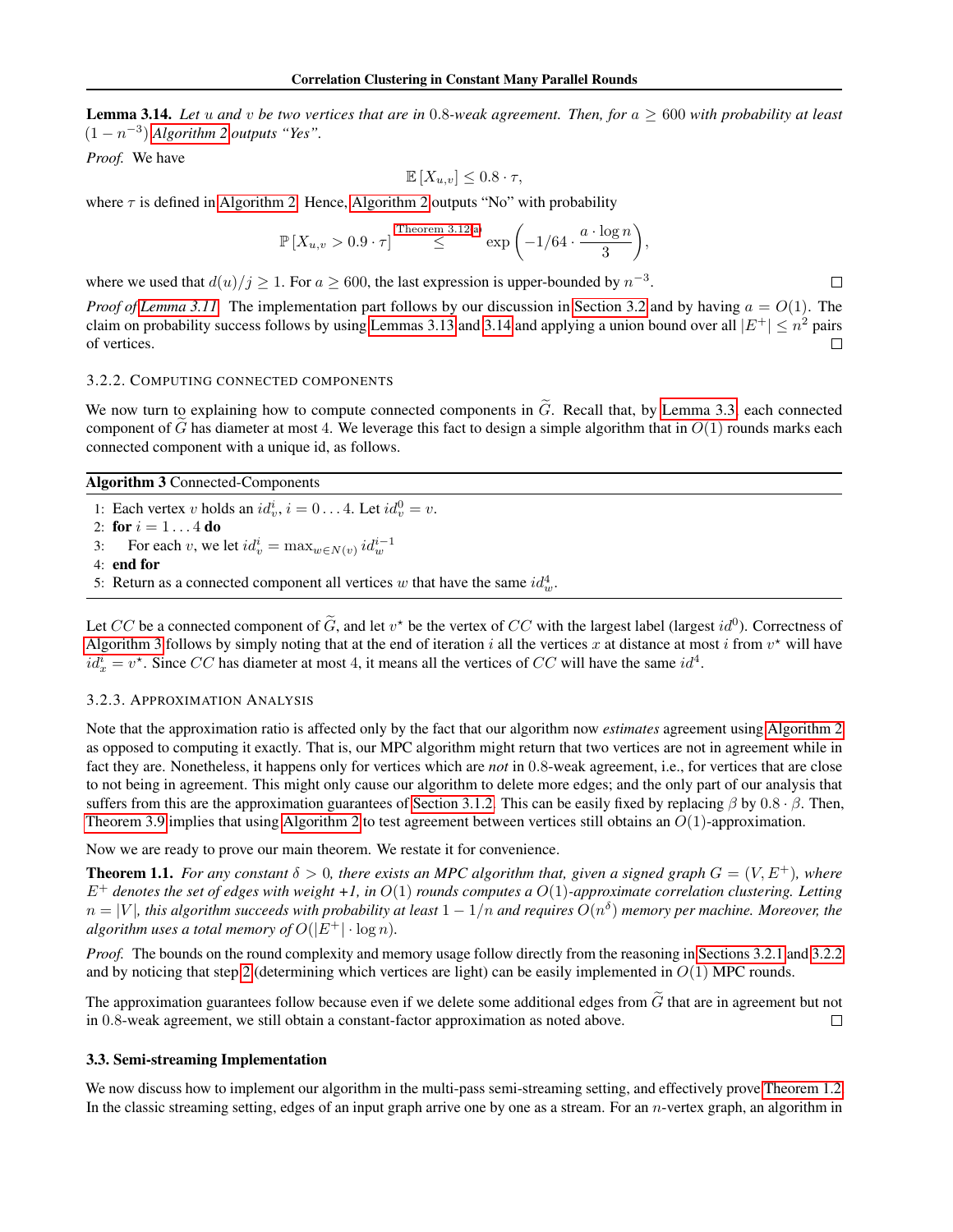<span id="page-11-3"></span>

Figure 1. The correlation clustering objective values for the different algorithms and configurations that we consider. The objective value of all the algorithms is normalized by dividing by the objective value of OurAlgo0.05 for the respective dataset.

this setting is allowed to use  $O(\text{poly}\log n)$  memory. The semi-streaming setting is a relaxation of the streaming setting, in which an algorithm is allowed to use  $O(n \text{ poly} \log n)$  memory. We now describe how to implement each of our algorithms in the semi-streaming setting while making multiple passes over the stream. We remark that the order of edges presented in different passes can differ.

To implement [Algorithm 2,](#page-9-0) we first fix  $O(\log n)$  random bits for each vertex v and each relevant j (recall that there are  $O((\log n)/\beta)$  such j values) needed to decide whether v belongs to  $S(w, j_w)$ , for some  $w \in N(v)$ .<sup>[5](#page-11-1)</sup> This is the same as we did in [Section 3.2.1.](#page-8-4) Next, we make a single pass over the stream and collect  $S(v, j_v)$  and  $S(v, j_v/(1 - \beta))$  for each v. After this, we are equipped with all we need to compute whether two endpoints of a given edge are in agreement or not.

Next, we make another pass and mark light vertices, where the notion of a light vertex is defined in [Algorithm 1.](#page-2-1) Note that bookkeeping which vertices are light requires only  $O(n)$  space.

After these steps, in our memory we have (1) a mark for whether each vertex is light or not, and (2) a way to test whether two vertices are in agreement or not without the need to use any information from the stream. This implies that now, whenever an edge arrives on the stream, we can immediately decide whether it belongs to  $\tilde{G}$  or not. Hence, we have all the information needed to proceed to implementing [Algorithm 3.](#page-10-2)

To implement [Algorithm 3,](#page-10-2) we make 4 passes over the stream. In the *i*-th pass, for each edge  $\{u, v\}$  on the stream that *belongs* to  $\tilde{G}$  we update  $id_v^i = \max\{id_v^{i-1}, id_u^{i-1}\}$  and, similarly for  $u, id_u^i = \max\{id_v^{i-1}, id_u^{i-1}\}$ . Since  $\tilde{G}$  has diameter at most 4, this suffices to output the desired clusters of  $\tilde{G}$ .

This concludes our implementation of the semi-streaming algorithm.

### <span id="page-11-2"></span><span id="page-11-0"></span>4. Empirical Evaluation

| Graph        | # vertices  | # edges       |
|--------------|-------------|---------------|
| dblp-2011    | 986,324     | 6,707,236     |
| $uk-2005$    | 39,459,925  | 921,345,078   |
| $it-2004$    | 41,291,594  | 1,135,718,909 |
| twitter-2010 | 41,652,230  | 1,468,365,182 |
| webbase-2001 | 118,142,155 | 1,019,903,190 |

Table 1. The datasets used in our experiments.

Datasets. To empirically analyze our algorithm compared to state-of-the-art parallel algorithms for correlation clustering, we considered a collection of two social networks and three web graphs. All our datasets were obtained from The Laboratory

<span id="page-11-1"></span><sup>&</sup>lt;sup>5</sup>As a reminder,  $j_v$  is the largest power of  $1/(1 - \beta)$  not greater than  $d(v)$ .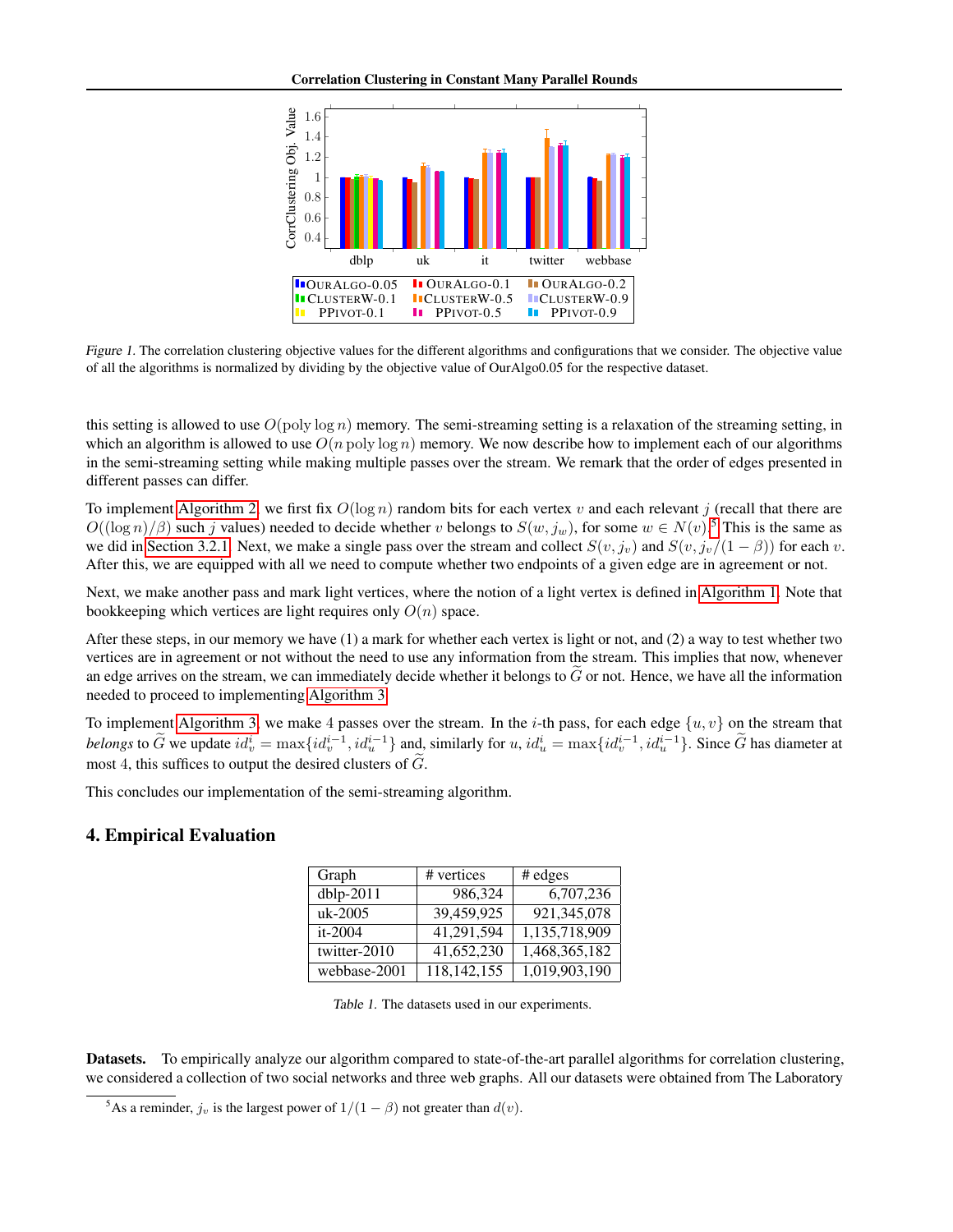#### Correlation Clustering in Constant Many Parallel Rounds

<span id="page-12-1"></span>

|                   | <b>OURALGO</b> |       |               | <b>CLUSTERW</b>          |        |        | <b>PPIVOT</b> |        |        |
|-------------------|----------------|-------|---------------|--------------------------|--------|--------|---------------|--------|--------|
| param.<br>Dataset | 0.05           | 0.1   | 0.2           | 0.1                      | 0.5    | 0.9    | 0.1           | 0.5    | 0.9    |
| dblp              | 1.0x           | 1.1x  | 1.0x          | 244.7x                   | 41.2x  | 18.8x  | 1083.6x       | 119.5x | 42.7x  |
| uk                | 5.5x           | 6.5x  | 10.7x         | $\overline{\phantom{0}}$ | 445.5x | 213.1x | ۰             | 490.8x | 217.4x |
| it                | 10.5x          | 14.8x | 12.4x         | $\overline{\phantom{0}}$ | 475.7x | 290.8x |               | 762.8x | 274.9x |
| twitter           | 8.8x           | 15.5x | 13.9x         | $\overline{\phantom{0}}$ | 837.5x | 300.2x |               | 730.2x | 392.8x |
| webbase           | 13.0x          | 13.5x | 14.6 <b>x</b> | $\overline{\phantom{0}}$ | 835.1x | 436.8x |               | 789.3x | 458.1x |

Table 2. Average running times for the algorithms (with different parameters) that we consider. All times are reported relative to the execution time of OURALGO-0.05 on the dataset dblp, which is approximately 21 seconds. We use 10 machines.

for Web Algorithmics<sup>[6](#page-12-0)</sup> [\(Boldi & Vigna, 2004;](#page-15-3) [Boldi et al., 2011;](#page-16-20) [2004\)](#page-15-4), and some of their statistics are summarized in [Table 1.](#page-11-2) The *dblp-2011* dataset is the DBLP co-authorship network from 2011, *uk-2005* is a 2005 crawl of the .uk domain, *it-2004* a 2004 crawl of the .it domain, *twitter-2010* a 2010 crawl of twitter, and *webbase-2001* is a 2001 crawl by the WebBase crawler. We converted all datasets to be undirected and removed parallel edges. The correlation clustering instance is formed by considering all present edges as "+" edges and all missing edges as "-" edges.

Algorithms and parameters. In our experiments we consider three algorithms: our algorithm from [Section 3](#page-2-0) (we refer to it as OURALGO), as well as the ClusterWild (CLUSTERW, in short) algorithm from [Pan et al.](#page-16-10) [\(2015\)](#page-16-10) and the ParallelPivot (PPIVOT, in short) from [Chierichetti et al.](#page-16-9) [\(2014\)](#page-16-9). CLUSTERW and PPIVOT admit a parameter  $\epsilon$ , which affects the number of parallel rounds required to perform the computation, depending on the structure of the input graph. For PPIVOT,  $\epsilon$  also slightly affects the theoretical approximation guarantees (i.e., the approximation is  $(3 + \epsilon)$ ). We adopt the setting of  $\epsilon$  from [Pan et al.](#page-16-10) [\(2015\)](#page-16-10), and use  $\epsilon \in \{0.1, 0.5, 0.9\}$  for both algorithms. Our algorithm has two parameters  $\lambda, \beta$  which affect the approximation of the algorithm (see [Lemma 3.7](#page-6-0) and [Lemma 3.8\)](#page-6-2), but the number of rounds is independent of these parameters and is a fixed constant. For simplicity, we set  $\lambda = \beta \in \{0.05, 0.1, 0.2\}$ . To refer to an algorithm with a specific parameter, we append the parameter value to the algorithm name, e.g., we say OURALGO-0.05.

Implementation details. In all our experiments the vertices are randomly partitioned among machines (we note that no algorithm requires a fixed partitioning of the input vertices onto machines). We made a fair effort to implement all algorithms equally well, and we did not use any tricks or special data structures. For simplicity, we assume that the entire neighborhood of each vertex fits on a single machine (this is not required by any algorithm). Removing this assumption would increase the number of rounds of all algorithms by a constant factor and most likely would not significantly affect their relative running times.

Setup and methodology. We used 10 machines across all experiments (except for [Section 4.3\)](#page-13-0); this is enough for the machines to collectively fit the input graph in memory. We repeated all experiments 3 times, and we report relative average running times (wall-clock time), as a ratio of each measurement compared to the minimum average running time observed across our experiments. We did not use a dedicated system for our experiments. Executions that were running for an unreasonable amount of time (more than 72 hours) were stopped, and we report no data for such executions; these occurred only for CLUSTERW-0.1 and PPIVOT-0.1. We excluded the time that it takes to load the input graph into the memory, as this is unavoidable and uniform across all algorithms.

### 4.1. Results on quality

[Figure 1](#page-11-3) summarizes the results of our experiments in terms of solution quality, that is, the correlation clustering objective value of the solution computed by the algorithms that we consider. OURALGO consistently produces better solutions compared to the two competitor algorithms CLUSTERW and PPIVOT. In particular, for all datasets but dblp, CLUSTERW and PPIVOT produce solutions whose numbers of disagreements are more than 10% to 30% higher compared to the best solution produced by OURALGO. For dblp, our OURALGO is very comparable but slightly better than the baselines.

In terms of variance in the quality of the produced clustering between the different runs, OURALGO has negligible variance, which is natural given that the only source of randomness comes from identifying pairs of vertices that are in agreement. On the other hand, the behavior of CLUSTERW and PPIVOT is not as stable, in terms of the quality of the produced solution, as

<span id="page-12-0"></span><sup>6</sup> http://law.di.unimi.it/datasets.php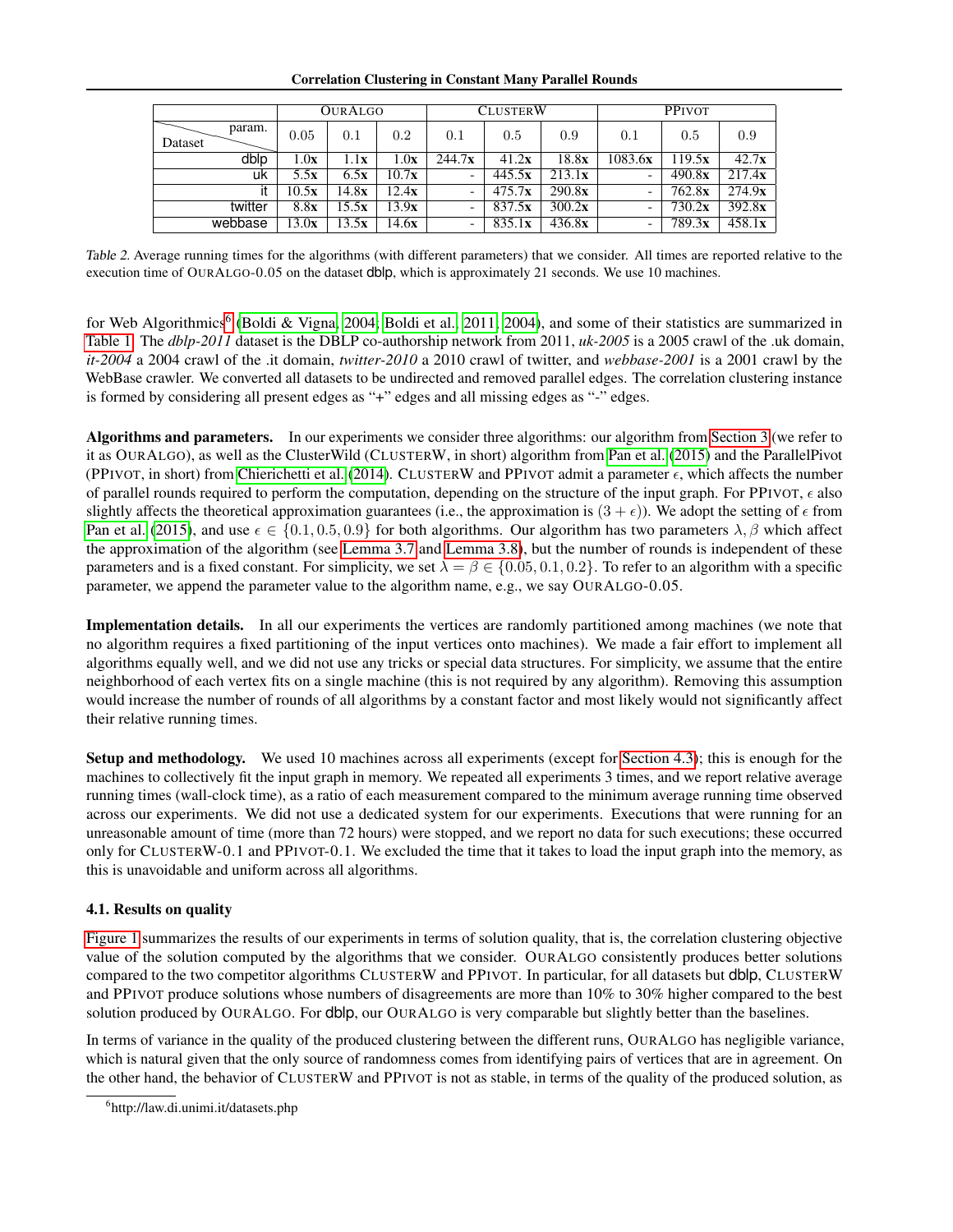#### Correlation Clustering in Constant Many Parallel Rounds

<span id="page-13-1"></span>

|         | #machines |                     |                       |                                 |                               |                       |
|---------|-----------|---------------------|-----------------------|---------------------------------|-------------------------------|-----------------------|
| Dataset |           |                     |                       |                                 |                               | 16                    |
|         |           | $1x \ (\pm 0.303)$  | 2.392x ( $\pm$ 0.032) | 3.114x $(\pm 0.119)$            | $4.823x \ (\pm 0.266)$        | 5.445x ( $\pm$ 0.790) |
|         | twitter   | $1x \ (\pm 0.149)$  | $4.451x (\pm 0.0151)$ | 4.968x ( $\pm$ 0.0803)          | $7.270x (\pm 0.138)$          | 5.479x $(\pm 0.338)$  |
|         | webbase   | $1x \ (\pm 0.0618)$ | 5.280x $(\pm 0.225)$  | $4.441$ <b>x</b> ( $\pm$ 0.166) | $12.161\text{x} (\pm 0.0110)$ | $11.306x (\pm 0.047)$ |

Table 3. Average speedup achieved by OURALGO-0.05, for an increasing number of machines. The standard deviation of the running time, as a fraction of the running time, is presented in parentheses.

demonstrated by the standard deviation illustrated in [Figure 1.](#page-11-3)

Moreover, [Figure 1](#page-11-3) shows that the behavior of OURALGO is not very sensitive to the choice of the parameters  $\lambda, \beta$ , as for all settings of these parameters OURALGO produces solutions that are significantly better compared to the state-of-the-art parallel algorithms for correlation clustering. Recall that the parameter  $\epsilon$  in CLUSTERW does not affect the solution quality, while it only slightly affects the theoretical guarantees of PPIVOT. In our experiments we did not observe any correlation between the choice of  $\epsilon$  and the quality of the solution produced by PPIVOT.

### 4.2. Performance results

We summarize the average running times of the different algorithms in [Table 2.](#page-12-1) For each algorithm, we report the ratio of its average running time to the average running time of OURALGO-0.05 on the dblp dataset, which is the fastest average running time we observed throughout our experiments, equal to roughly 21 seconds. It is evident that OURALGO (independently of its parameters) is consistently over an order of magnitude faster compared to the state-of-the-art parallel algorithms CLUSTERW and PPIVOT, and in several cases the gap increases to two orders of magnitude.

While the choice of  $\lambda$ ,  $\beta$  in OURALGO has no effect on the number of rounds performed by OURALGO, one can observe some deviations between the different parameter choices, which is likely due to time-specific system work-load. Nonetheless, for each algorithm its maximum running time across all runs is within a factor at most 2 of its average running time. While the same can be said for CLUSTERW and PPIVOT, throughout our experiments we did not observe any case where an execution of either of CLUSTERW or PPIVOT performed within a factor 10 of any execution of OURALGO, even for the smallest instance dblp, where the running times are expected to be the closest. On the other hand, the choice for the parameter  $\epsilon$  affects the running time of CLUSTERW and PPIVOT and requires proper tuning depending on the structure of the input graph (in our graphs, the choice of  $\epsilon = 0.9$  always results in significantly faster performance compared to other choices). The executions of CLUSTERW and PPIVOT with  $\varepsilon = 0.1$ , on all datasets except dblp, were stopped as they did not terminate within a reasonable amount of time, and thus are not reported.

### <span id="page-13-0"></span>4.3. Speedup Evaluation

In this section we study the parallelism of OURALGO. We use a fixed parameter  $\lambda = \beta = 0.05$ , as the choice of this parameter does not significantly affect the running time of the algorithm; indeed, when repeating the experiments for different parameter settings, we observed a very similar picture to the one we report below. To measure speed-up, we start from 1 machine and we double the number of machines at each step, that is, we consider 1, 2, 4, 8, and 16 machines. Each reported running time is the average time of three repetitions of the algorithm, presented relative to the average running time of OURALGO-0.05 with 1 machine. Our results are summarized in [Table 3.](#page-13-1)

Across all datasets, we observe a trend of near-linear speedup as the number of machines grows from 1 to 8. There is no significant speedup in the transition from 8 to 16 (in fact, in two out of the three cases we see worse running times when using 16 machines), and this is likely because we reach a tipping point where the cost of communication between the machines is higher compared to the benefit gained by parallelism, for the specific datasets that we consider. Moreover, the speedup achieved across the three datasets is not uniform, and this is due to the fact that 1 machine might be more appropriate for some datasets but not enough for other datasets; indeed, the highest speedup is achieved for the webbase dataset, which the largest among the graphs that we consider.

Although we observe small inconsistencies in the overall picture of our experiment, which is due to high variance in the observed running times (recall that we do not use a dedicated system for our experiments), one can observe a clear trend highlighting a near-linear speedup as the number of machines increases.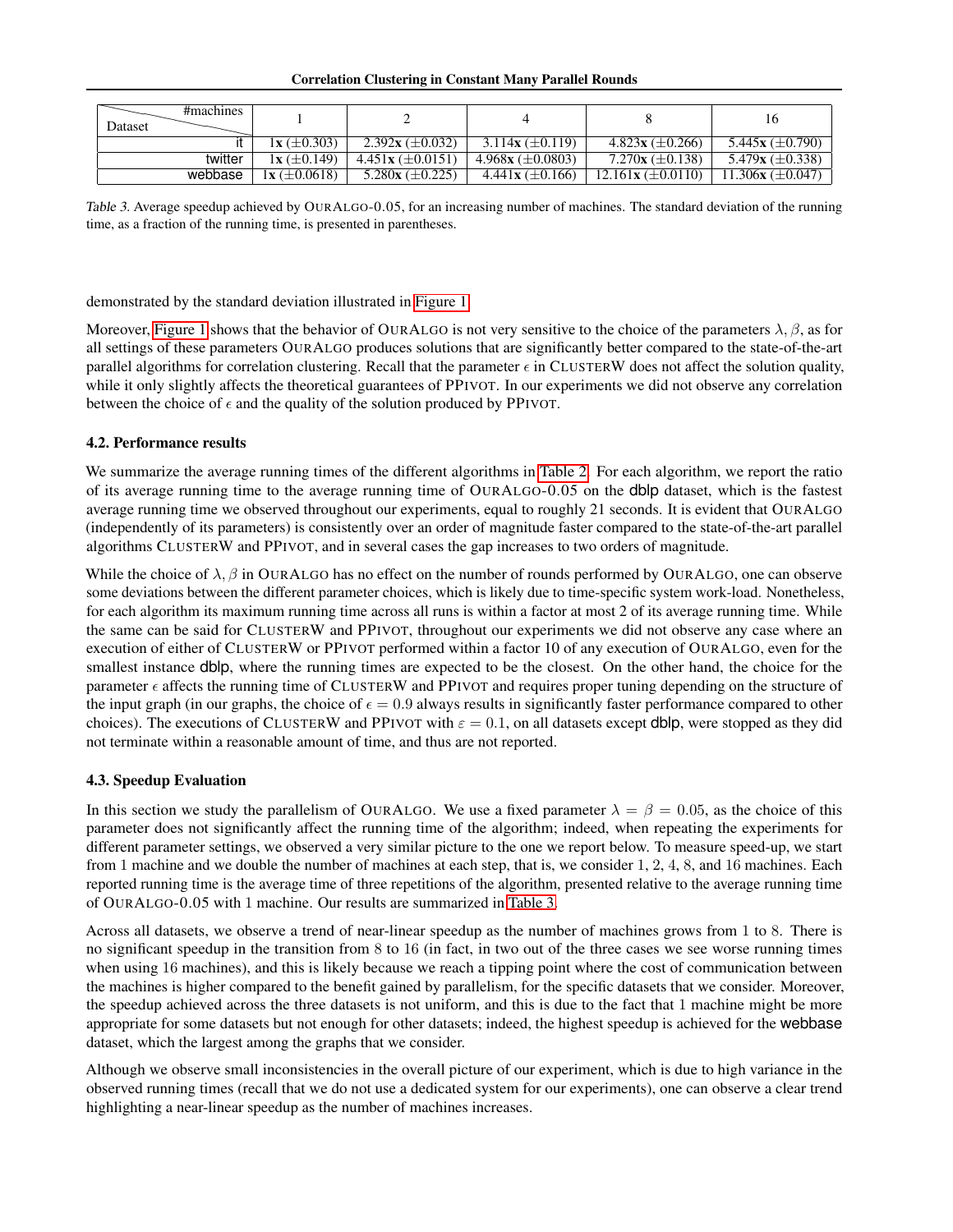#### 4.4. Cluster Statistics and Number of Rounds

In this section, we provide various statistics regarding the performance and solutions produced by the algorithms. [Figure 2](#page-15-5) presents the distribution of the cluster sizes. We observe that the size of the clusters are smaller in OURALGO compared to the baselines. Evidently, this is due to the fact that OURALGO produces only dense clusters, as opposed to CLUSTERW and PPIVOT which often produce very sparse clusters. [Table 4](#page-14-3) indicates that the datasets for which the clusters produced by CLUSTERW and PPIVOT are the sparsest are the datasets for which the distributions of the cluster sizes differ the most between OURALGO and CLUSTERW (or PPIVOT).

[Table 4](#page-14-3) presents the number of MPC rounds required by each algorithm, the number of clusters in each solution and the number of existing intra-cluster edges for each solution. We observe that OURALGO requires a fixed number of MPC rounds that is significantly smaller (up to a factor 90) compared to CLUSTERW and PPIVOT. Moreover, while OURALGO produces solutions with more clusters compared to CLUSTERW and PPIVOT, the produced clusters are much denser than those produced by CLUSTERW and PPIVOT.

<span id="page-14-3"></span>

|               | dblo    |           |          | uk      |            |          |         |            |          |
|---------------|---------|-----------|----------|---------|------------|----------|---------|------------|----------|
|               | #rounds | #clusters | in-edges | #rounds | #clusters  | in-edges | #rounds | #clusters  | in-edges |
| OURALGO-0.05  | 33      | 723.511   | .000     |         | 22,999,216 | 0.955    | 33      | 36,467,636 | 0.972    |
| OURALGO-0.1   | 33      | 720,229   | 0.999    |         | 22,764,081 | 0.933    | 33      | 34.244.835 | 0.957    |
| $QURALGO-0.2$ | 33      | 704,489   | 0.996    |         | 22.228.865 | 0.895    | 33      | 31,042,932 | 0.735    |
| CLUSTERW-0.9  | 725     | 382.491   | 0.516    | 1441    | 12,778,648 | 0.461    | 1837    | 22,457,586 | 0.287    |
| PPIVOT-0.9    | 1160    | 386,275   | 0.537    | 2280    | 12.944.056 | 0.452    | 2610    | 22,675,174 | 0.316    |

|              |         | twitter    |          | webbase |             |          |  |
|--------------|---------|------------|----------|---------|-------------|----------|--|
|              | #rounds | #clusters  | in-edges | #rounds | #clusters   | in-edges |  |
| OURALGO-0.05 | 33      | 34.981.120 | 0.990    | 33      | 106.613.511 | 0.988    |  |
| OURALGO-0.1  | 33      | 34,980,638 | 0.990    | 33      | 103,908,793 | 0.957    |  |
| OURALGO-0.2  | 33      | 34,978,139 | 0.973    | 33      | 99,049,622  | 0.866    |  |
| CLUSTERW-0.9 | 1876    | 24,572,801 | 0.077    | 1721    | 68,800,036  | 0.346    |  |
| PPIVOT-0.9   | 2580    | 24,701,912 | 0.068    | 2510    | 69.394.341  | 0.331    |  |

Table 4. This table presents the number of MPC rounds (#rounds), number of clusters (#clusters) and the fraction of intra-cluster edges found in each solution (in-edges).

## 5. Conclusions and Future Work

We present a new parallel algorithm for correlation clustering and we prove both theoretically and experimentally that our algorithm is extremely fast and returns high-quality solutions. Interesting open problems are to improve the approximation guarantees of our algorithm and to establish a more formal connection between our results and well-known similar heuristics [\(Xu et al., 2007\)](#page-16-18). Another direction would be to design an MPC algorithm in the sublinear regime for the *weighted* version of the problem.

### Acknowledgments

We thank the anonymous reviewers for their valuable comments. S. Mitrovic was supported by the Swiss NSF grant No. P400P2 191122/1, MIT-IBM Watson AI Lab and research collaboration agreement No. W1771646, NSF award CCF-1733808, and FinTech@CSAIL.

### References

- <span id="page-14-0"></span>Agrawal, R., Halverson, A., Kenthapadi, K., Mishra, N., and Tsaparas, P. Generating labels from clicks. In *Proceedings of the Second ACM International Conference on Web Search and Data Mining*, pp. 172–181, 2009.
- <span id="page-14-2"></span>Ahn, K., Cormode, G., Guha, S., McGregor, A., and Wirth, A. Correlation clustering in data streams. In *International Conference on Machine Learning*, pp. 2237–2246. PMLR, 2015.
- <span id="page-14-1"></span>Ailon, N., Charikar, M., and Newman, A. Aggregating inconsistent information: ranking and clustering. *Journal of the ACM (JACM)*, 55(5):1–27, 2008.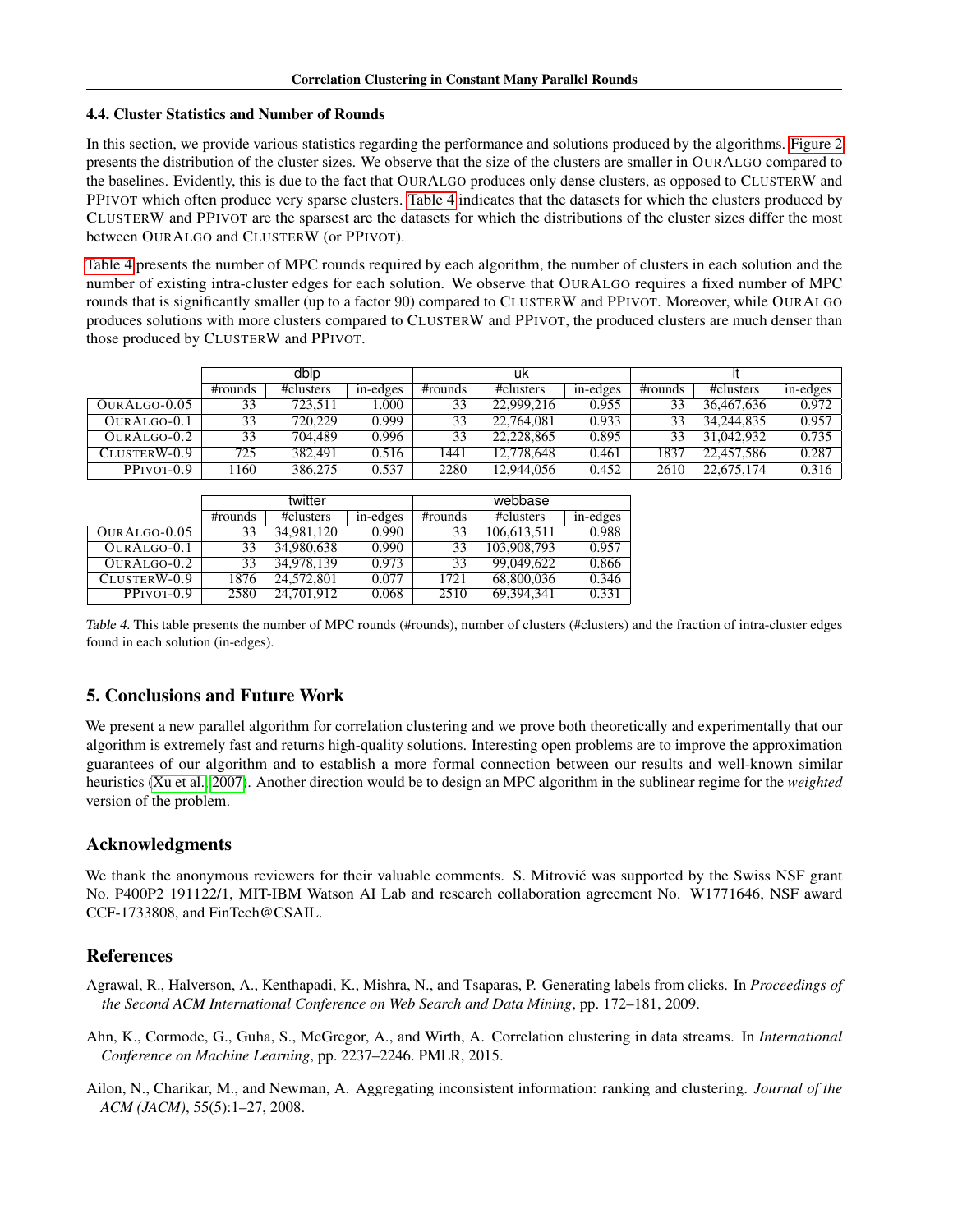<span id="page-15-5"></span>





Cluster size bucket (lower-end)

**OurAlgo-0.05 ClusterWild-0.9 ParallelPivot-0.9**

**twitter - cluster size distribution**



**webbase - cluster size distribution**



Figure 2. The cluster size distributions produced by the algorithms OURALGO-0.05, CLUSTERW-0.9, and PPIVOT-0.9 on all datasets that we considered.

- <span id="page-15-0"></span>Arasu, A., Re, C., and Suciu, D. Large-scale deduplication with constraints using dedupalog. In ´ *2009 IEEE 25th International Conference on Data Engineering*, pp. 952–963. IEEE, 2009.
- <span id="page-15-1"></span>Bansal, N., Blum, A., and Chawla, S. Correlation clustering. *Machine learning*, 56(1):89–113, 2004.
- <span id="page-15-2"></span>Beame, P., Koutris, P., and Suciu, D. Communication steps for parallel query processing. In *Proceedings of the 32nd ACM SIGMOD-SIGACT-SIGAI symposium on Principles of database systems*, pp. 273–284. ACM, 2013.
- <span id="page-15-3"></span>Boldi, P. and Vigna, S. The WebGraph framework I: Compression techniques. In *Proc. of the Thirteenth International World Wide Web Conference (WWW 2004)*, pp. 595–601, Manhattan, USA, 2004. ACM Press.
- <span id="page-15-4"></span>Boldi, P., Codenotti, B., Santini, M., and Vigna, S. Ubicrawler: A scalable fully distributed web crawler. *Software: Practice & Experience*, 34(8):711–726, 2004.